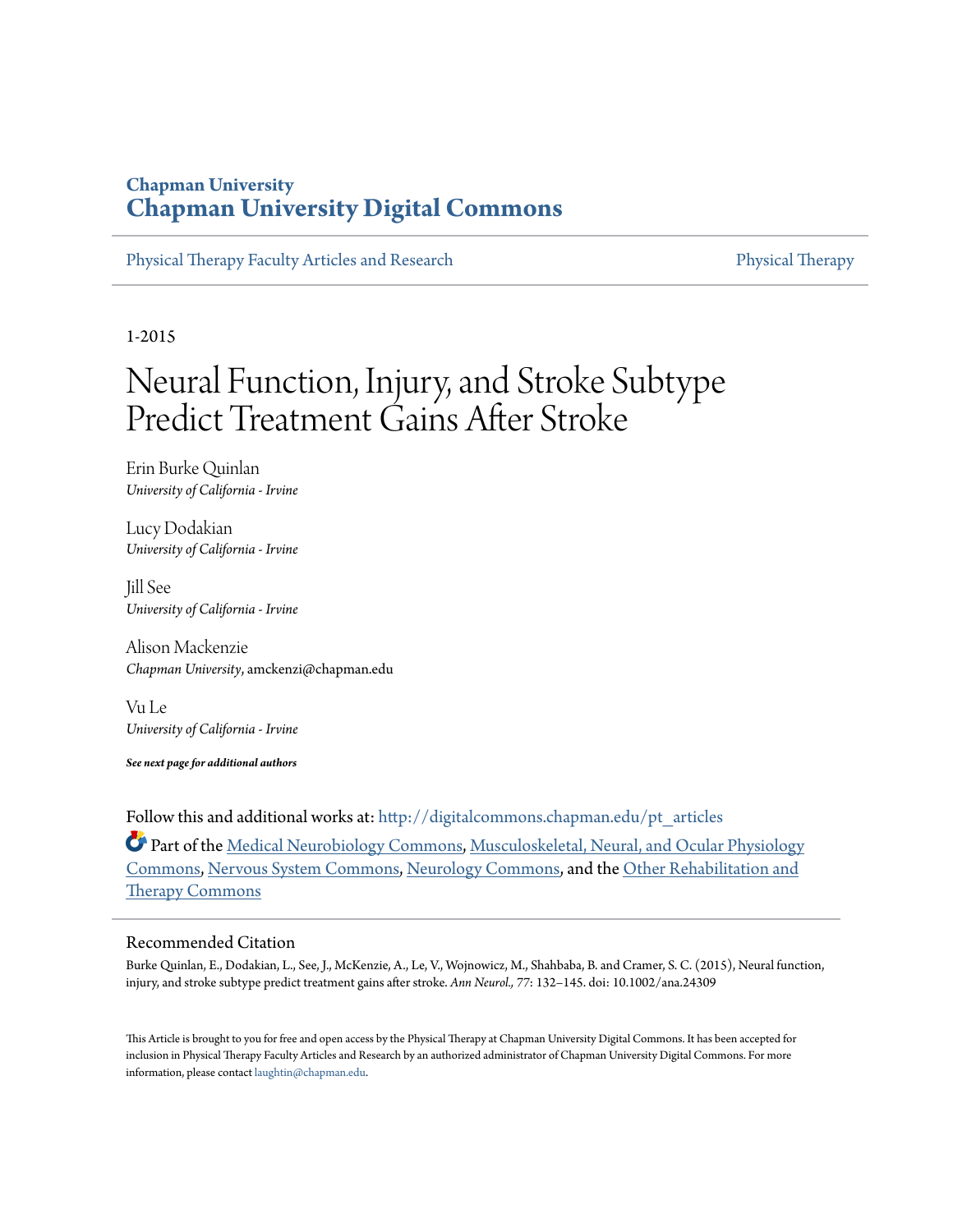# Neural Function, Injury, and Stroke Subtype Predict Treatment Gains After Stroke

# **Comments**

This is the accepted version of the following article:

Burke Quinlan, E., Dodakian, L., See, J., McKenzie, A., Le, V., Wojnowicz, M., Shahbaba, B. and Cramer, S. C. (2015), Neural function, injury, and stroke subtype predict treatment gains after stroke. *Ann Neurol., 77*: 132–145. doi: 10.1002/ana.24309

which has been published in final form at [DOI: 10.1002/ana.24309.](http://dx.doi.org/10.1002/ana.24309) This article may be used for noncommercial purposes in accordance with [Wiley Terms and Conditions for Self-Archiving](http://olabout.wiley.com/WileyCDA/Section/id-820227.html#terms)*.*

# **Copyright**

American Neurological Association

#### **Authors**

Erin Burke Quinlan, Lucy Dodakian, Jill See, Alison Mackenzie, Vu Le, Mike Wojnowicz, Babak Shahbaba, and Steven C. Cramer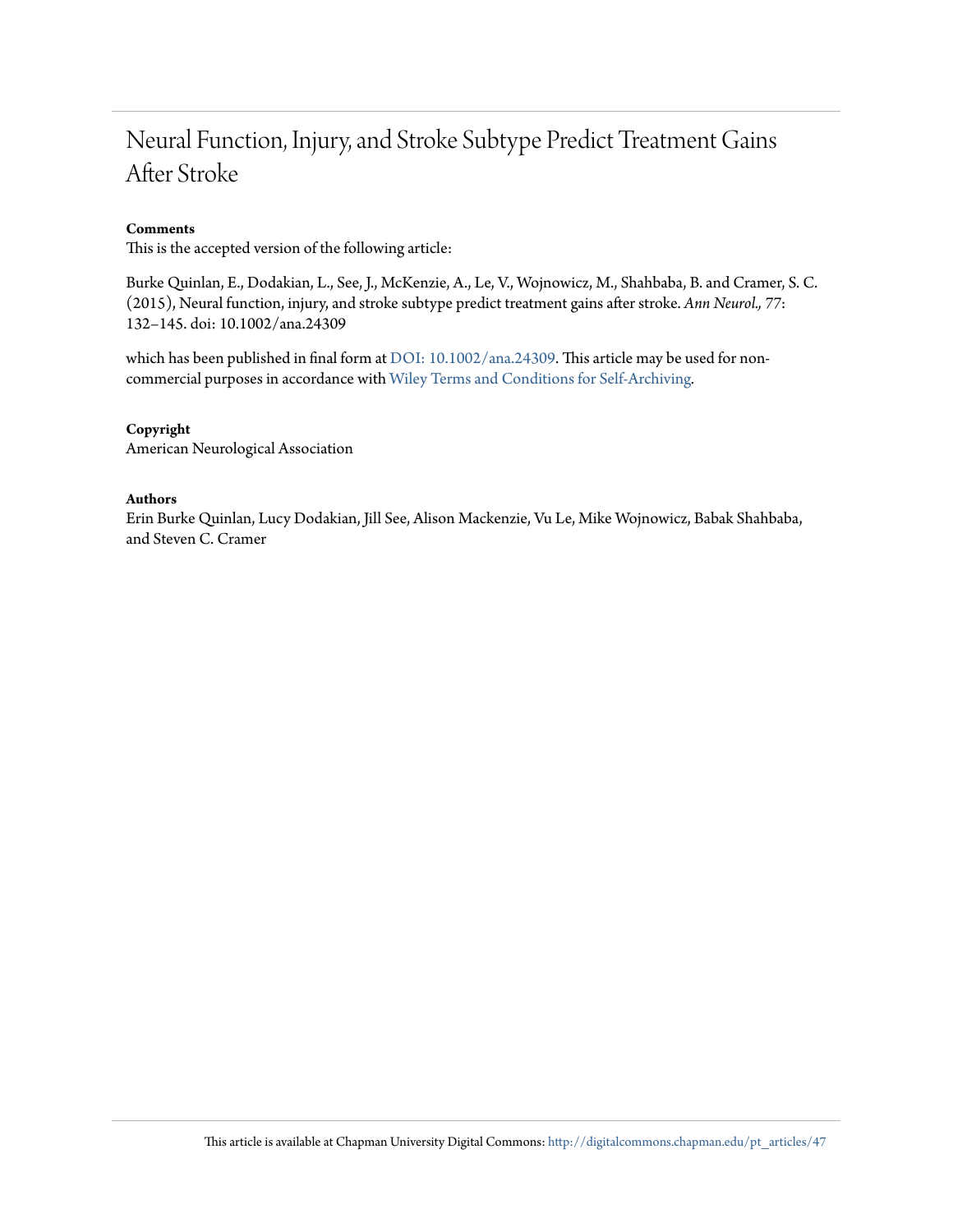

# NIH Public Access

**Author Manuscript**

*Ann Neurol*. Author manuscript; available in PMC 2016 January 01.

# Published in final edited form as:

*Ann Neurol*. 2015 January ; 77(1): 132–145. doi:10.1002/ana.24309.

# **Neural function, injury, and stroke subtype predict treatment gains after stroke**

**Erin Burke Quinlan, BS**1, **Lucy Dodakian, MA, OTR/L**2, **Jill See, MPT**2, **Alison McKenzie, PT, PhD**4, **Vu Le, MS**2, **Mike Wojnowicz, MS**3, **Babak Shahbaba, PhD**3, and **Steven C. Cramer, MD**1,2

<sup>1</sup>Department of Anatomy & Neurobiology, University of California, Irvine

<sup>2</sup>Department of Neurology, University of California, Irvine

<sup>3</sup>Department of Statistics; Chapman University, University of California, Irvine

<sup>4</sup>Department of Physical Therapy, University of California, Irvine

# **Abstract**

**Objective—**To better understand the high variability in response seen when treating human subjects with restorative therapies post-stroke. Preclinical studies suggest that neural function, neural injury, and clinical status each influence treatment gains, therefore the current study hypothesized that a multivariate approach incorporating these three measures would have the greatest predictive value.

**Methods—**Patients 3-6 months post-stroke underwent a battery of assessments before receiving 3-weeks of standardized upper extremity robotic therapy. Candidate predictors included measures of brain injury (including to gray and white matter), neural function (cortical function and cortical connectivity), and clinical status (demographics/medical history, cognitive/mood, and impairment).

**Results—**Among all 29 patients, predictors of treatment gains identified measures of brain injury (smaller corticospinal tract (CST) injury), cortical function (greater ipsilesional motor cortex (M1) activation), and cortical connectivity (greater inter-hemispheric M1-M1 connectivity). Multivariate modeling found that best prediction was achieved using both CST injury and M1-M1 connectivity  $(r^2=0.44, p=0.002)$ , a result confirmed using Lasso regression. A threshold was defined whereby no subject with >63% CST injury achieved clinically significant gains. Results differed according to stroke subtype: gains in patients with lacunar stroke were exclusively predicted by a measure of intra-hemispheric connectivity.

**Interpretation—**Response to a restorative therapy after stroke is best predicted by a model that includes measures of both neural injury and function. Neuroimaging measures were the best predictors and may have an ascendant role in clinical decision-making for post-stroke

Please Direct Correspondence to: Steven C. Cramer, MD, University of California, Irvine Medical Center, 200 S. Manchester Ave., Suite 206, Orange, CA 92868-4280, Phone: (714) 456-6876, Fax: (714) 456-8805, scramer@uci.edu.

Potential conflicts of interest: Dr. Cramer has served as a consultant for GlaxoSmithKline, MicroTransponder, and Dart Neuroscience, and is a cofounder of personalRN.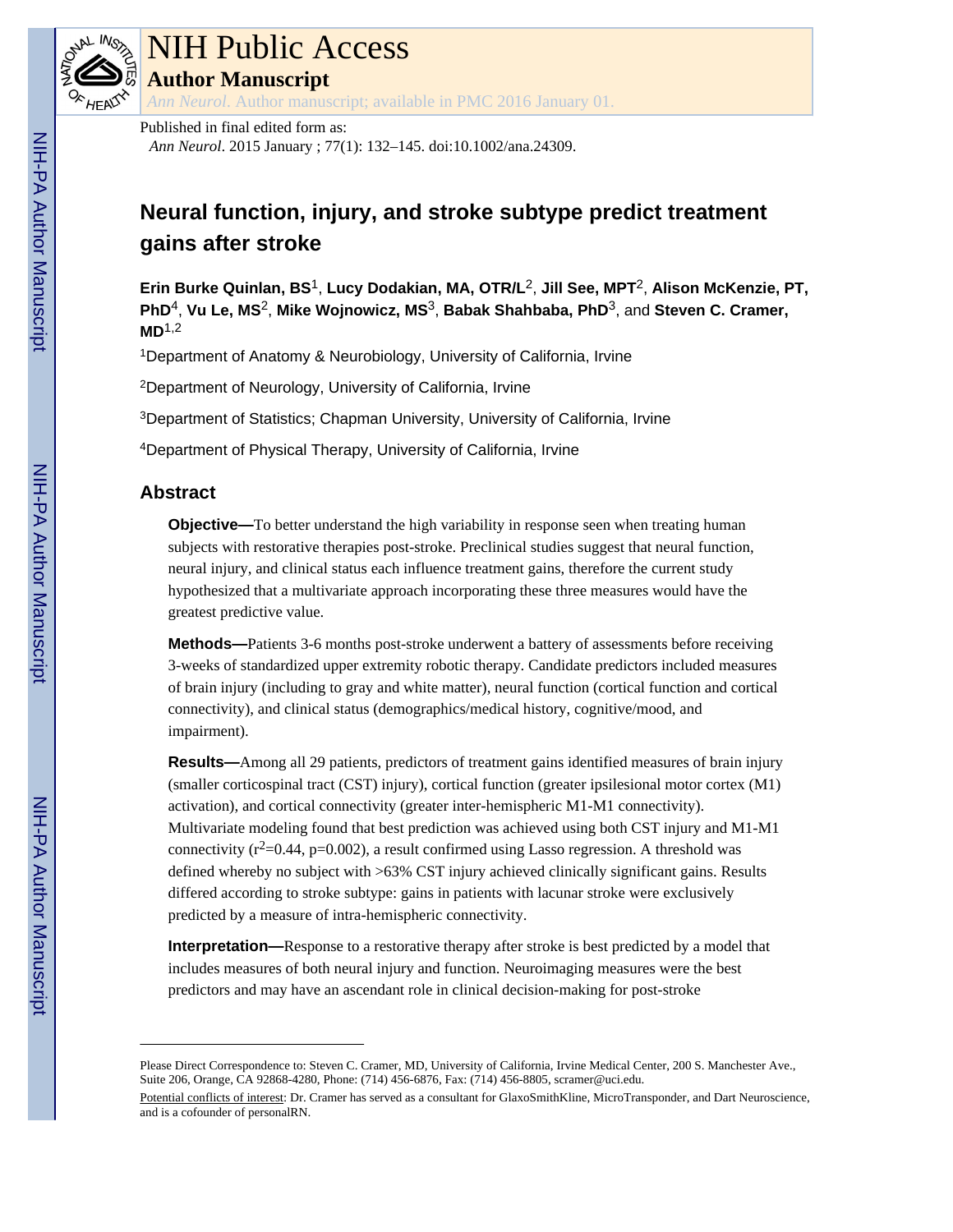rehabilitation, which remains largely reliant on behavioral assessments. Results differed across stroke subtypes, suggesting utility of lesion-specific strategies.

#### **Keywords**

chronic stroke; restorative therapy; rehabilitation; neuroimaging; predictors

# **Introduction**

Stroke is a very heterogeneous disease, with substantial variability between patients in response to treatment. This extends to clinical trials, where higher inter-subject variance means reduced study power and increased  $\text{cost}^1$ . This issue has undergone considerable discussion in relation to acute stroke trials, where CT and MRI measures are under study to improve prediction of individual patient responses to reperfusion therapy<sup>2, 3</sup>. A similar challenge exists in the setting of restorative therapies, as the best approach to predicting treatment response remains undetermined<sup>4</sup>.

Efforts to identify predictors of response to a restorative treatment in humans are informed by preclinical studies<sup>5</sup>. Behavioral gains in animals given a restorative therapy after experimental stroke has been linked to growth-related events in the brain that include axonal outgrowth, increased dendritic branching, and release of growth factors<sup>6-8</sup>. Predictors of these behavioral gains fall into three categories of measurement: (1) neural injury such as infarct topography<sup>9, 10</sup> and infarct volume<sup>9-11</sup>; (2) neural function such as motor cortex integrity<sup>12, 13</sup>; and (3) clinical status, such as baseline behavioral assessments<sup>13</sup>, age<sup>8, 14, 15</sup> and vascular risk factors<sup>8</sup>.

Results of human studies have been largely concordant, with predictors of response to a restorative therapy post-stroke generally grouped as measures of: (1) neural injury such as extent of injury to white matter or gray matter<sup>16-20</sup>; (2) neural function such as functional activation<sup>21-24</sup>, functional connectivity<sup>25, 26</sup>, and neurophysiological status<sup>19, 22</sup>; and (3) clinical measures such as demographics<sup>27</sup> and baseline behavioral status<sup>16, 23, 28, 29</sup>. Some data in humans suggest that genetic variation, particularly in the genes for brain-derived neurotrophic factor (BDNF) and apolipoprotein E (ApoE), might also be related to variance in response to a restorative therapy, as polymorphisms for each have been associated with poorer post-stroke outcome and reductions in some forms of cortical plasticity $30-32$ . In addition, stroke subtype is important to many aspects of clinical decision-making for patients with cerebrovascular disease<sup>33, 34</sup> and has been suggested as important to recovery potential and improvements with restorative therapies in the chronic phase of stroke,  $35$  but this issue has received limited attention.

The number and diversity of these predictive measures reflects the complexity of neural repair after stroke. Optimal prediction of response to a restorative therapy may therefore likely require a multivariate approach that incorporates several types of measure  $36, 37$ . However, only a few human studies have taken this approach<sup>16, 20, 22, 23, 38</sup>, and none has taken a multivariate approach that included measures of neural injury, functional activation, functional connectivity, genetics, and clinical/demographic measures in a heterogeneous stroke population.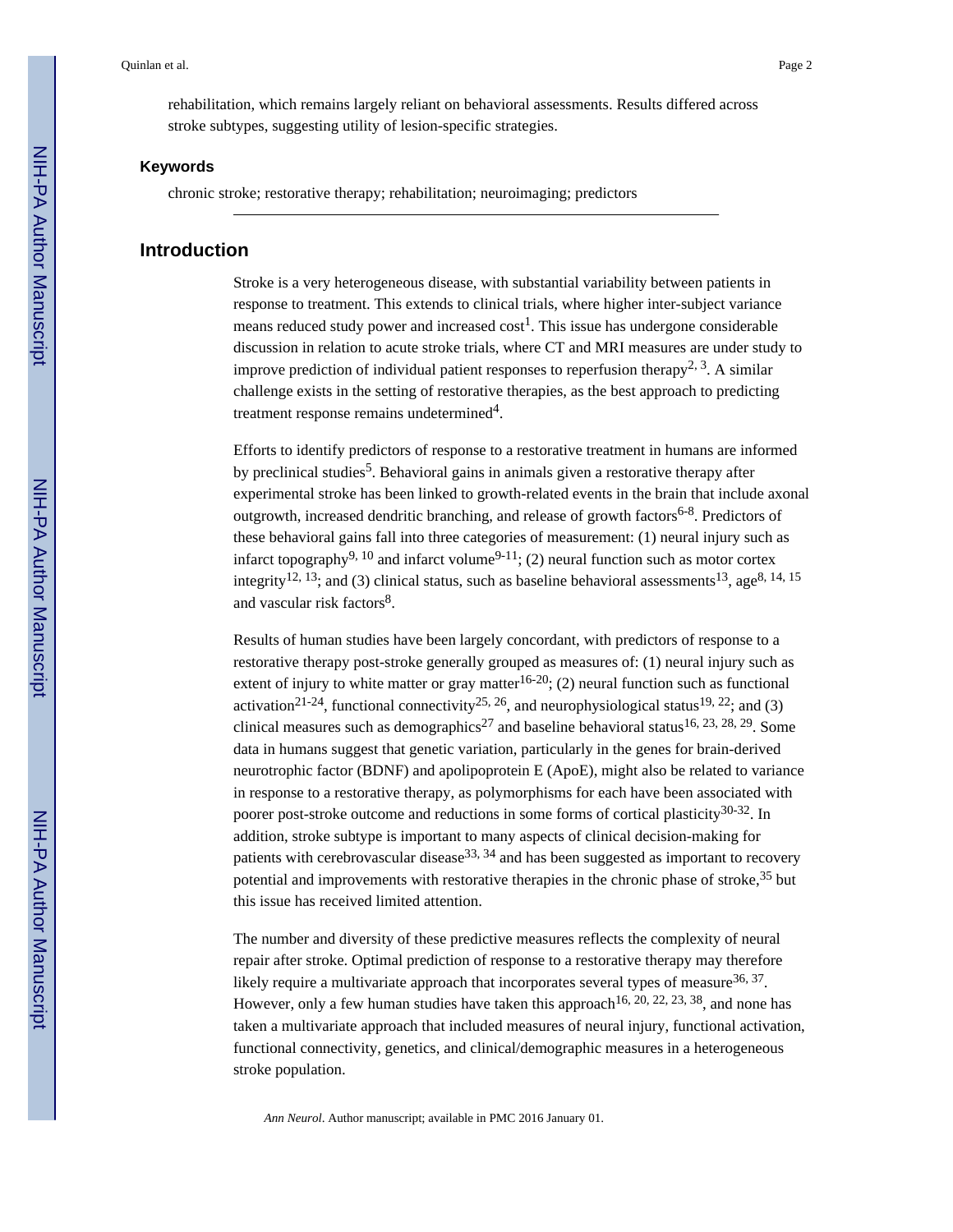The current study addressed these issues, with the primary hypothesis being that pre-therapy measures of neural injury, neural function, and clinical status together would best predict response to a restorative therapy, and would surpass the performance of any single measure. An additional hypothesis was that the best predictors of treatment gains differ according to stroke subtype, focusing on lacunar vs. non-lacunar stroke given substantial differences in their pathophysiology and outcomes<sup>39-45</sup>.

#### **Materials and methods**

#### **Patient enrollment**

Forty-one patients with chronic stroke gave informed consent to be part of a longitudinal study of standardized robotic-assisted hand therapy (clinicaltrials.gov ID# NCT01244243) that was approved by the UC Irvine Institutional Review Board. Inclusion and exclusion criteria (Table 1) aimed to capture a population at a specific time point in stroke recovery (close to the time when spontaneous motor recovery is complete  $46, 47$ ), with confirmed plateau in arm motor recovery, and within a wide but prescribed range of motor deficits. In one patient, baseline MRI revealed an incidental finding that met exclusion criteria, rendering the patient ineligible for the study. The forty eligible patients were studied as below.

Baseline assessments (Table 2) of candidate predictors were obtained, after which patients underwent a course of robotic therapy; all patients received robotic therapy, there was no comparison or placebo arm. These baseline assessments were organized into seven categories: 1) *demographics/medical history*; 2) *cognitive/mo*od; 3) *genetics*; 4) *impairment*; 5) *brain injury*; 6) *cortical function; and* 7) *cortical connectivity*.

# **Robotic therapy**

Patients underwent twelve treatment sessions of robotic hand therapy over three weeks: 2 hours/day, 4 days/week for a total of 24 hours. All patients completed at least eleven of twelve robotic therapy sessions. Therapy consisted of repeated grasp-release ('close' and 'open') movements of the affected hand, with grasp coupled to wrist extension and release to wrist flexion, using a pneumatically-actuated robotic device described previously<sup>48</sup>. The average number of movement repetitions at each of the 12 sessions, recorded by the robot, was 954 for the fingers, 2,579 for the thumb, and 1,298 for the wrist; the thumb is greatest because some games required movement of four fingers and thumb only while other games required movement of wrist and thumb only.

#### **Demographics/history**

Medical history was obtained and acute stroke hospitalization records reviewed.

#### **Cognitive/mood**

included the Mini Mental State Exam and Geriatric Depression Scale.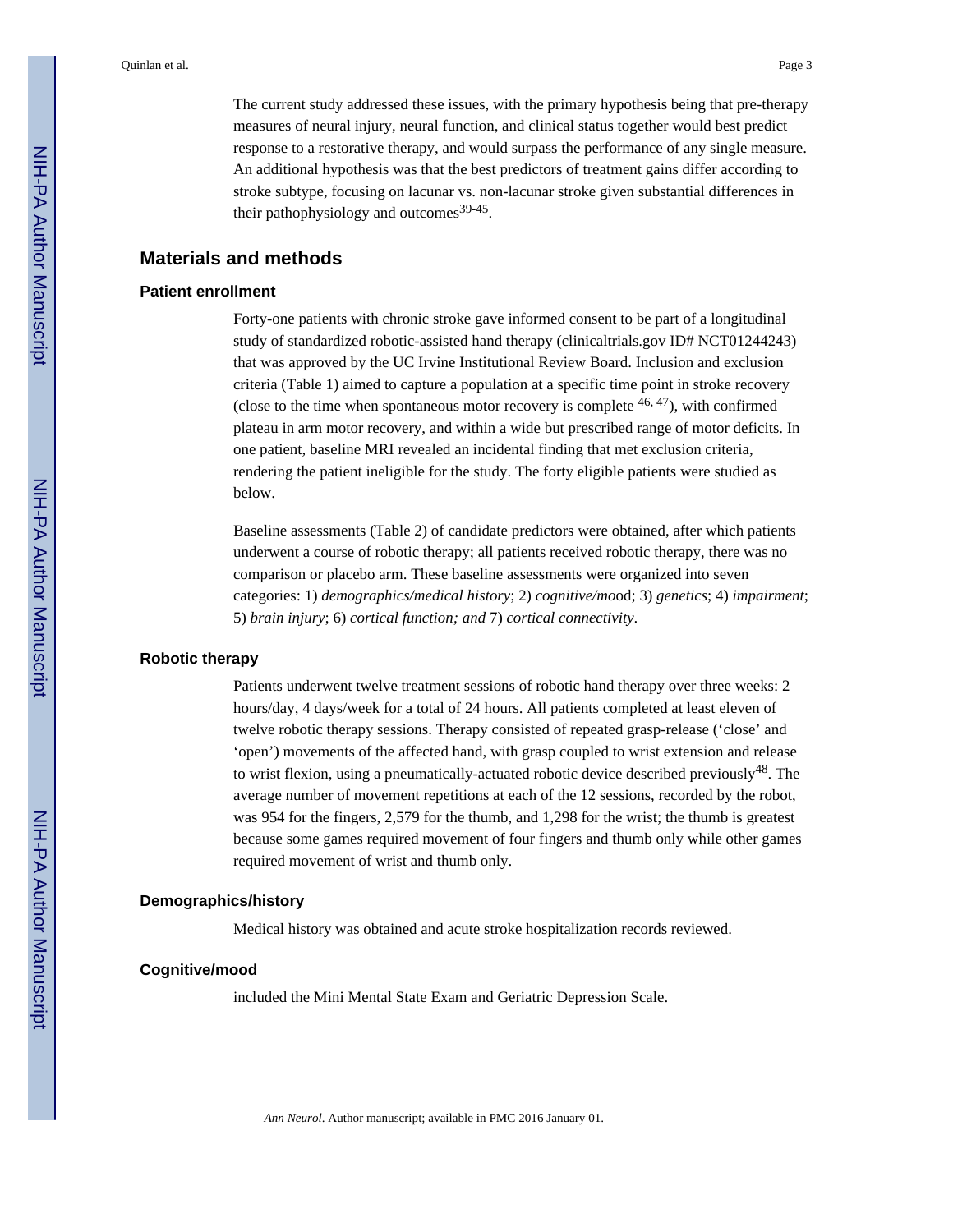#### **Impairment**

A single rater performed all behavioral assessments. Patients were assessed before, and onemonth, after a three-week course of standardized robotic hand therapy. Baseline Fugl-Meyer (FM) and Action Research Arm Test (ARAT) assessments were performed twice before beginning therapy (once at baseline screening and again 1-3 weeks later) to ensure stability of motor status (e.g., the second FM score was required to be within 3 points of the first score), and averaged for each patient.

#### **Genetics**

A blood sample was obtained, and BDNF val<sup>66</sup>met polymorphism plus ApoE4 allele status were determined as described previously  $31$ .

#### **Brain injury**

**Image acquisition—**Magnetic resonance imaging was performed at the second baseline visit and acquired using a 3.0T Philips Achieva system. Anatomical imaging consisted of a high-resolution T1-weighted image, T2-FLAIR, and diffusion tensor imaging (DTI). Highresolution T1-weighted images were acquired using a 3D MPRAGE sequence (repetition time (TR)=8.5 ms, echo time (TE)=3.9 ms, slices=150, voxel size= $1 \times 1 \times 1$  mm<sup>3</sup>). T2-FLAIR (TR=11000 ms, TE=125 ms, slices=31 slices, voxel size=.58  $\times$  .58  $\times$  5 mm<sup>3</sup>) and intracranial MR angiogram (TR=23 ms, TE=3.45 ms, slices=100, voxels size=.31  $\times$  .31  $\times$  .7 mm<sup>3</sup>) images were also acquired. One set of diffusion-weighted images was acquired (32 directions; b-value 1000 smm<sup>-2</sup>; 60 slices; voxel size= $1.75 \times 1.75 \times 2$  mm<sup>3</sup>).

**Image analysis—**Image analysis was performed blinded to clinical data. Three classes of brain injury metrics were extracted: (1) total brain injury (infarct volume); (2) gray matter injury (to primary motor cortex (M1), dorsal premotor cortex (PMd), plus total cortical injury); and (3) white matter injury (percent lesion overlap with corticospinal tract (CST), or CST integrity within ipsilesional cerebral peduncle using DTI fractional anisotropy (FA) values).

**Infarct volume—**Using MRIcron [\(http://www.mccauslandcenter.sc.edu/mricro/mricron\)](http://www.mccauslandcenter.sc.edu/mricro/mricron), each patient's infarct was outlined by hand on the T1-weighted MRI image, informed by the T2-FLAIR image as described previously $38$ .

**Gray matter injury—**To determine how injury to specific regions of gray matter is related to treatment-induced behavioral gains, the degree of overlap between cortical regions of interest (ROI) and each infarct was calculated. Using FSL, the whole-brain cortical ROI was generated via FAST segmentation of the 1mm<sup>3</sup> T1 template. Precentral gyrus (M1) and PMd gray matter ROIs were manually drawn on this template. These ROI masks and the stroke masks were then multiplied to generate an overlap image in MNI space. The number of infarct voxels overlapping with each of the three ROIs was counted and expressed as cc. Injury was recorded as both a continuous and a dichotomous variable.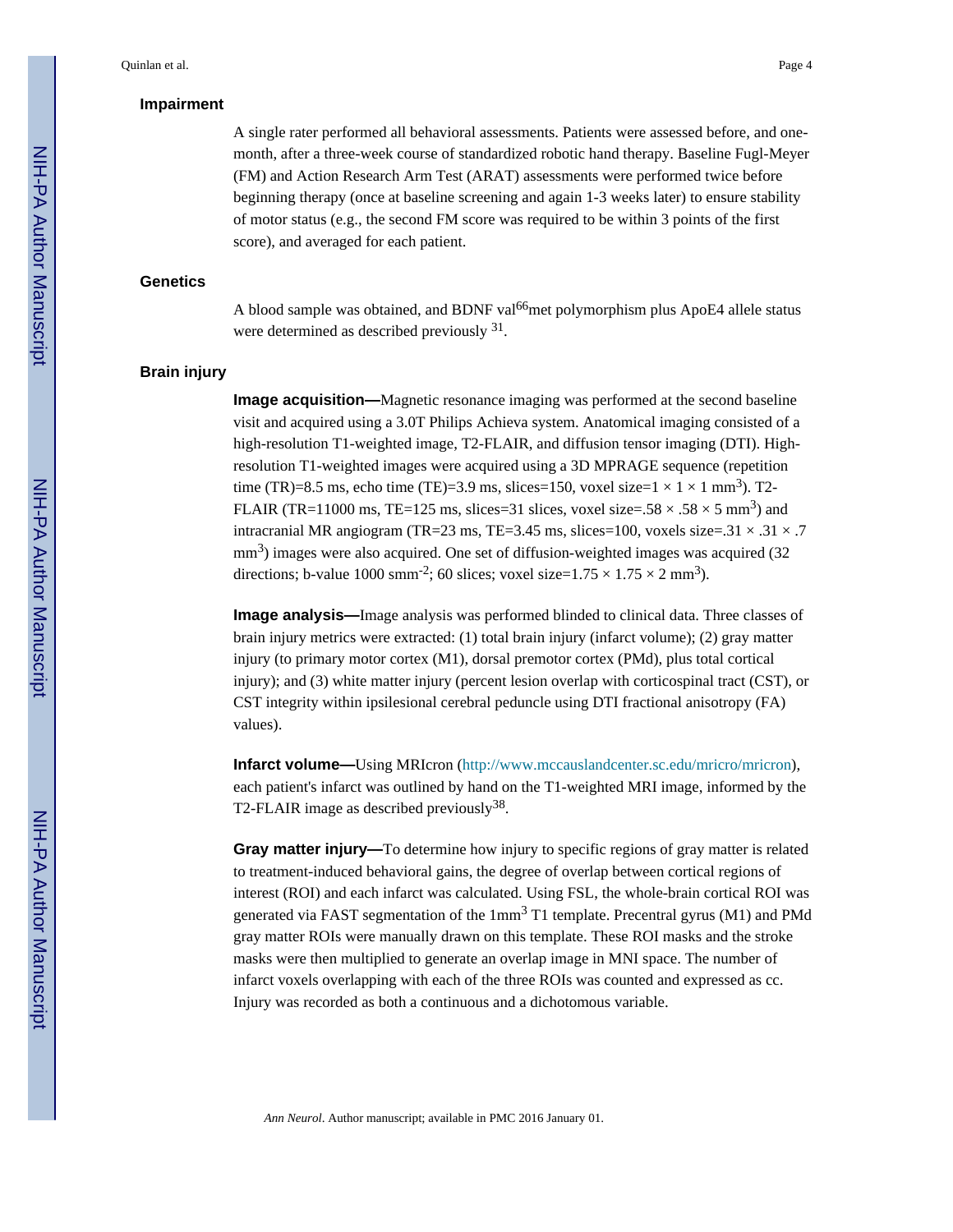**White matter injury—**White matter integrity within the CST was quantified using FSL to probe FA within the CST at the level of the cerebral peduncle (CP) as described previously<sup>38</sup>.

Corticospinal tract injury was also evaluated as the amount of overlap in MNI stereotaxic space between the normal corticospinal tract descending from  $M1^{18, 49}$ , generated as described previously<sup>38</sup>, and each patient's infarct. This method has been shown to perform comparably to calculating lesion overlap using tracts generated from patients' brains<sup>50</sup>.

#### **Cortical function**

**Image Acquisition—**Three runs of blood oxygenation level-dependent fMRI images were acquired using a T2\*-weighted gradient-echo echo planar imaging sequence, as described previously<sup>38</sup>. Subjects were visually guided to use the paretic distal upper extremity to execute the grasp-release movements that were at the center of robotic training, while wearing a splint that was a non-actuated plastic exoskeleton identical to the robotic interface. Prior to MRI data acquisition, patients were trained until each could independently perform this task. Throughout the fMRI scan, investigators visually monitored patient movements.

**Image Analysis—**Two measures of brain function were extracted from fMRI images: (1) activation beta (contrast) estimate and (2) activation volume, each measured in four ROIs, right and left M1 plus right and left PMd. Functional data were processed as described previously<sup>38</sup>.

#### **Cortical connectivity**

Functional connectivity was assessed as the temporal correlation using an ROI-ROI approach. After the fMRI data were preprocessed in SPM8, intra- and inter-hemispheric functional connectivity metrics were calculated using the Conn toolbox<sup>51</sup>. Time courses were filtered between 0.008 and 0.13 to minimize low-frequency drift and high-frequency noise. Within-subject realignment parameters, outliers, and main session effects were included as first-level covariates. The three connections evaluated for functional connectivity were ipsilesional M1-ipsilesional PMd (iM1-iPMd), ipsilesional M1 contralesional M1 (iM1-cM1), and ipsilesional M1-contralesional PMd (iM1-cPMd). Fishertransformed correlation coefficients were extracted for each connection in each patient.

#### **Patient characteristics**

Data from twenty-nine patients were available for analysis (Table 2). Of the forty patients enrolled, four could not complete MRI due to claustrophobia and seven patients were excluded due to excessive head motion during fMRI scanning. These twenty-nine patients did not differ significantly from the excluded eleven patients in age or baseline FM ( $p > 0.1$ ). The stroke was ischemic in 27 and hemorrhagic in two.

**Demographics/medical history—**Mean time post-stroke was 4.3 months and mean age was 56.5 years. All but two were right-handed.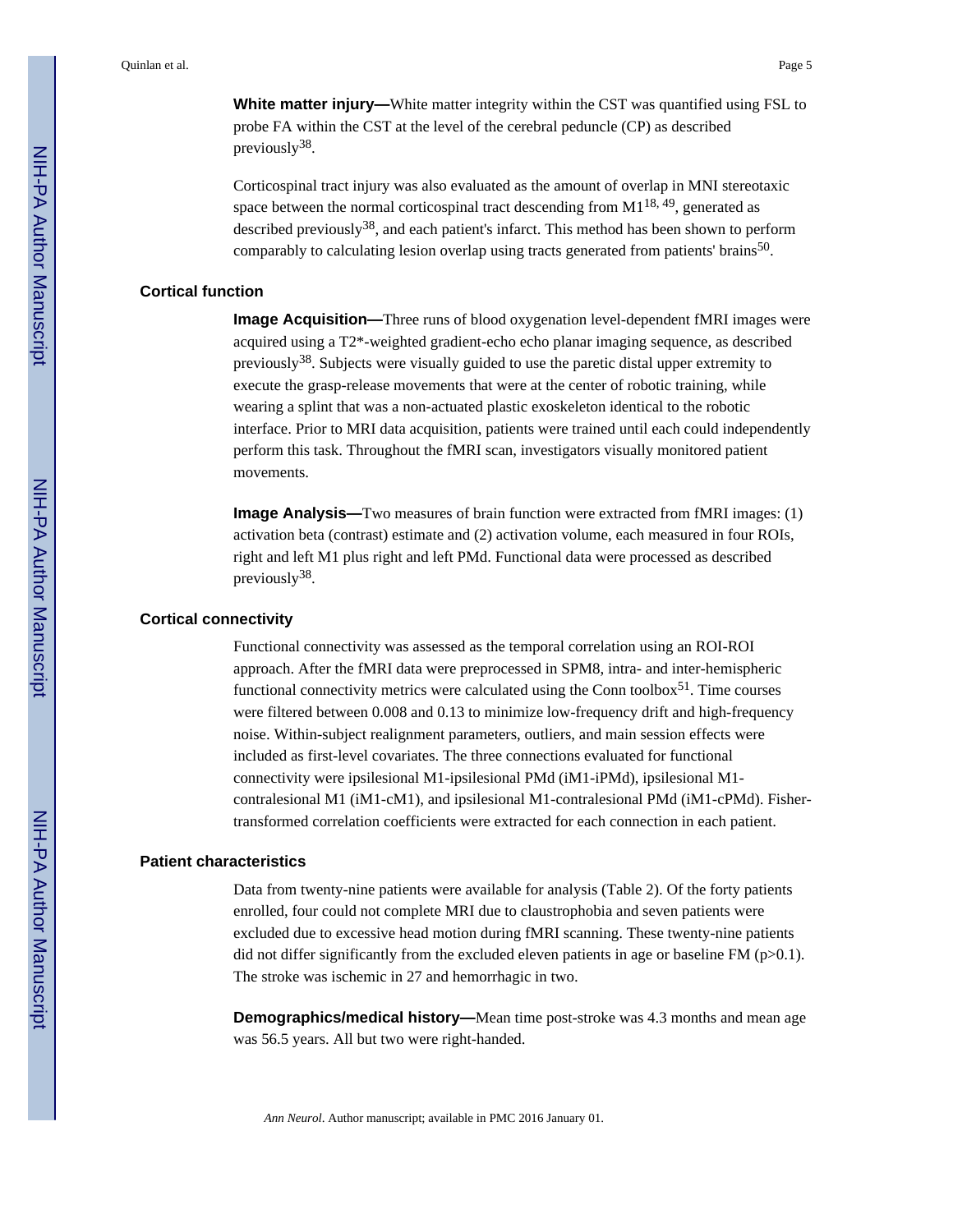**Cognitive/mood—**Overall, patients were neither cognitively impaired nor clinically depressed.

**Genetics—**The genotypic frequencies for the BDNF val<sup>66</sup>met polymorphism and the ApoE4 allele were in Hardy-Weinberg equilibrium, and these polymorphisms were present in 28% and 14% of patients, respectively.

**Impairment—**Overall, patients had mild global impairment and moderate-severe upper extremity motor impairment. Preserved voluntary movement (5 degrees of active range of motion) was present in the affected index finger metacarpophalangeal joint in 28/29, and in affected wrist in 25/29 patients.

**Brain injury—**Infarct volumes were moderate overall (average=33cc, range=0.6cc-178cc). The stroke affected left hemisphere in 55% of patients; dominant hemisphere, in 48%. Approximately one-third of patients had injury to PMd cortex and half had injury to M1 cortex; among these patients, extent of infarct overlap was greater with M1 than PMd. Extent of CST injury determined by lesion overlap showed substantial variability across patients (55±33%, range 0-100%). Similar results were obtained when determining extent of CST injury using DTI, with mean FA in the affected cerebral peduncle being  $0.38\pm0.12$ , significantly ( $p<0.0001$ ) lower than unaffected cerebral peduncle values ( $0.55\pm0.1$ ), indicating reduced integrity within the ipsilesional CST.

**Cortical function—**Patients varied in the quality of performance of the requested unilateral paretic hand grasp/release movement during the active blocks of fMRI scan acquisition, with full range of motion present in 38%, partial movement in 51%, and no visible movement (due to weakness) in 11%. In addition, 24% of patients had at least one associated movement<sup>52</sup> in the non-affected hand, the presence of which was associated with greater contralesional M1 activation (contrast estimate,  $p=0.009$ ; activation volume,  $p=0.03$ ) but not with differences in any other fMRI activation/connectivity measure, nor with a difference in treatment gains (p=0.99).

This task was associated with prominent bilateral activation within M1 and PMd. Activation contrast estimates within ipsilesional M1 were larger than within contralesional M1 (p=0.0002). Activation volumes were larger within ipsilesional M1 as compared to contralesional M1 ( $p=0.005$ ), ipsilesional PMd ( $p=0.002$ ), and contralesional PMd ( $p=0.03$ ).

Magnetic resonance angiogram, available in twenty-three patients, disclosed significant ipsilesional internal carotid artery or middle cerebral artery disease in 26% of patients; none of the fMRI activation parameters differed significantly according to presence vs. absence of these cerebrovascular observations.

**Cortical connectivity—**During unilateral grasp/release of the paretic hand, functional connectivity was present in all three ipsilesional M1 connections (iM1-iPMd, iM1-cM1, iM1-cPMd). Functional connectivity was significantly greater in iM1-iPMd as compared to iM1-cM1 ( $p=0.04$ ) and iM1-cPMd ( $p=0.003$ ). There was no significant difference between iM1-cM1 and iM1-cPMd connectivity  $(p=0.60)$ . Note that correlation coefficients were not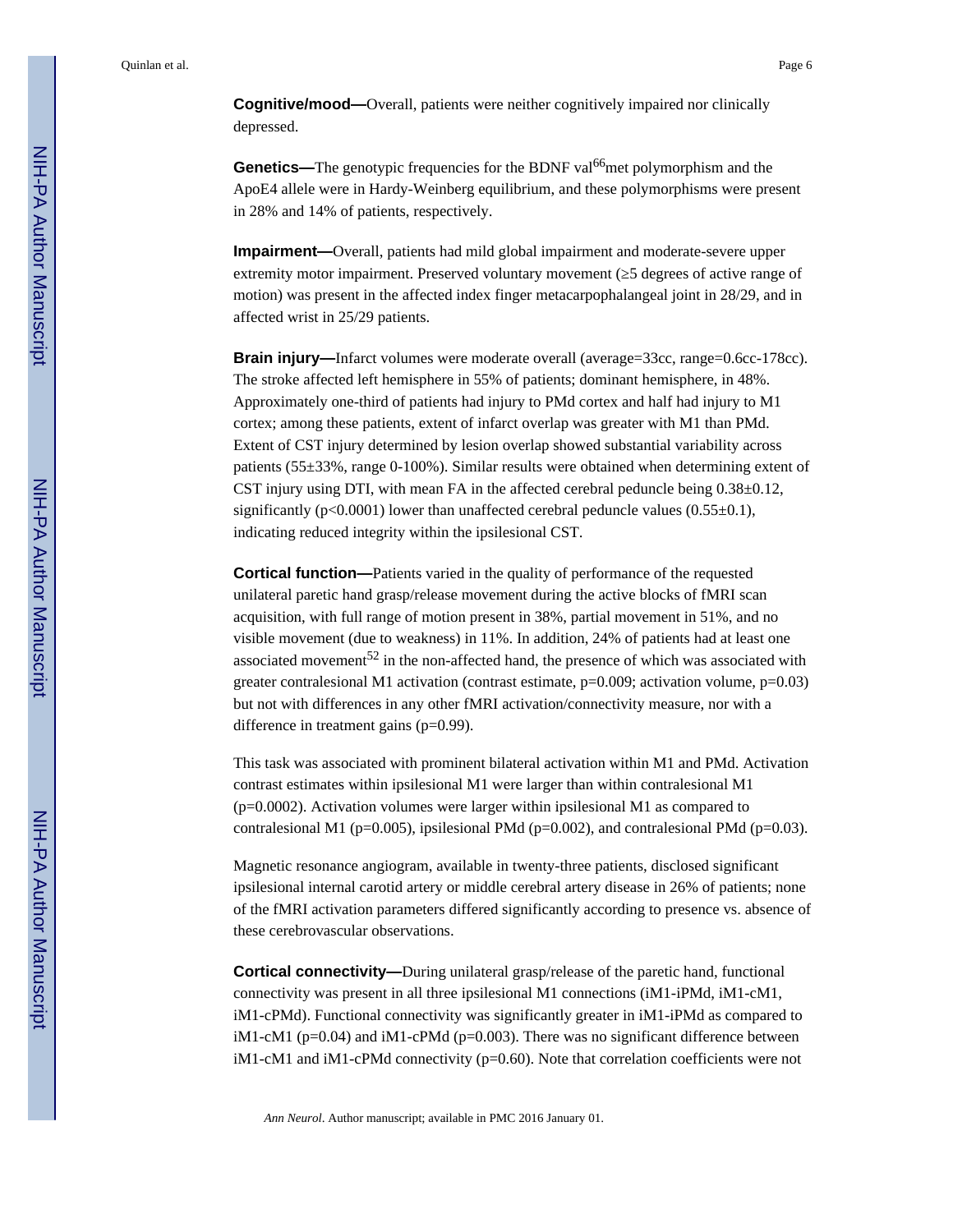significantly related to any measure of *cortical function*, with the sole exception being iM1 cPMd functional connectivity and ipsilesional M1 activation volume ( $p=0.005$ ), and correlation coefficients were not significantly different in relation to stroke subtype.

#### **Statistical analyses**

#### **Predictors of treatment-induced behavioral gains - bivariate screening—**

Bivariate screening was performed to identify the strongest predictors of treatment-induced behavioral gains. The primary outcome measure was change in arm motor status from baseline to one month post-therapy, defined by combining change measures in impairment (change in upper extremity FM) and in functional activity (change in ARAT) via principal component analysis  $(PCA)^{53}$ ; only the first component was used to define treatment-induced motor gains, as this accounted for 84% of variance in these two behavioral outcomes.

Bivariate screening determined the significance of the relationship between each baseline measure and the dependent measure (treatment-induced motor gains). Parametric statistical methods were used for measures for which the normality assumption was valid, using raw or transformed values; otherwise non-parametric methods were used. Continuous variables were evaluated using Pearson's correlation coefficient or Spearman's rank order, while categorical variables were evaluated using Student's t-test or the Wilcoxon signed-rank test. All analyses were two-tailed with alpha=0.05 and used JMP-8 software (SAS Institute, Inc., Cary, NC). For each of the seven categories, results of this bivariate screening determined whether any baseline measure survived as a predictor of treatment gains and would be advanced to multivariate modeling.

**Predictors of treatment-induced behavioral gains - multivariate modeling—**The primary predictive model used a forward stepwise multivariate linear regression approach (0.1 to enter, 0.15 to leave the model), advancing the most significant predictors identified in bivariate screening. The strongest bivariate predictor within each of the seven categories was advanced as long as bivariate screening showed p<0.1. If a category had more than one variable with  $p<0.1$  during bivariate screening, only the variable with the strongest correlation coefficient was advanced into the stepwise forward model. In order to understand whether results vary according to stroke subtype, the above analyses were repeated separately for the 8 patients with a lacunar infarct (defined as an infarct that is subcortical and has infarct volume  $\langle 4cc^{54} \rangle$  and for the 21 patients with a non-lacunar infarct.

#### **Predictors of treatment-induced behavioral gains - group Lasso regression**

**method—**To confirm findings from multivariate modeling, a secondary approach to predictive modeling used a penalized regression approach. Numerous variables have been reported to influence stroke outcomes<sup>55-59</sup>. The statistical question is therefore highdimensional, suggesting the utility of a secondary approach that used a penalized regression, or regularization,<sup>60</sup> method for predictive modeling, which (a) makes conclusions based on joint consideration of all variables simultaneously, and (b) reduces overfitting, which can be associated with models that perform well on one dataset but do not generalize well to new datasets). Lasso (least absolute shrinkage and selection operator<sup>61</sup>) was chosen as the penalized regression model because it selects a subset of useful predictors from a total pool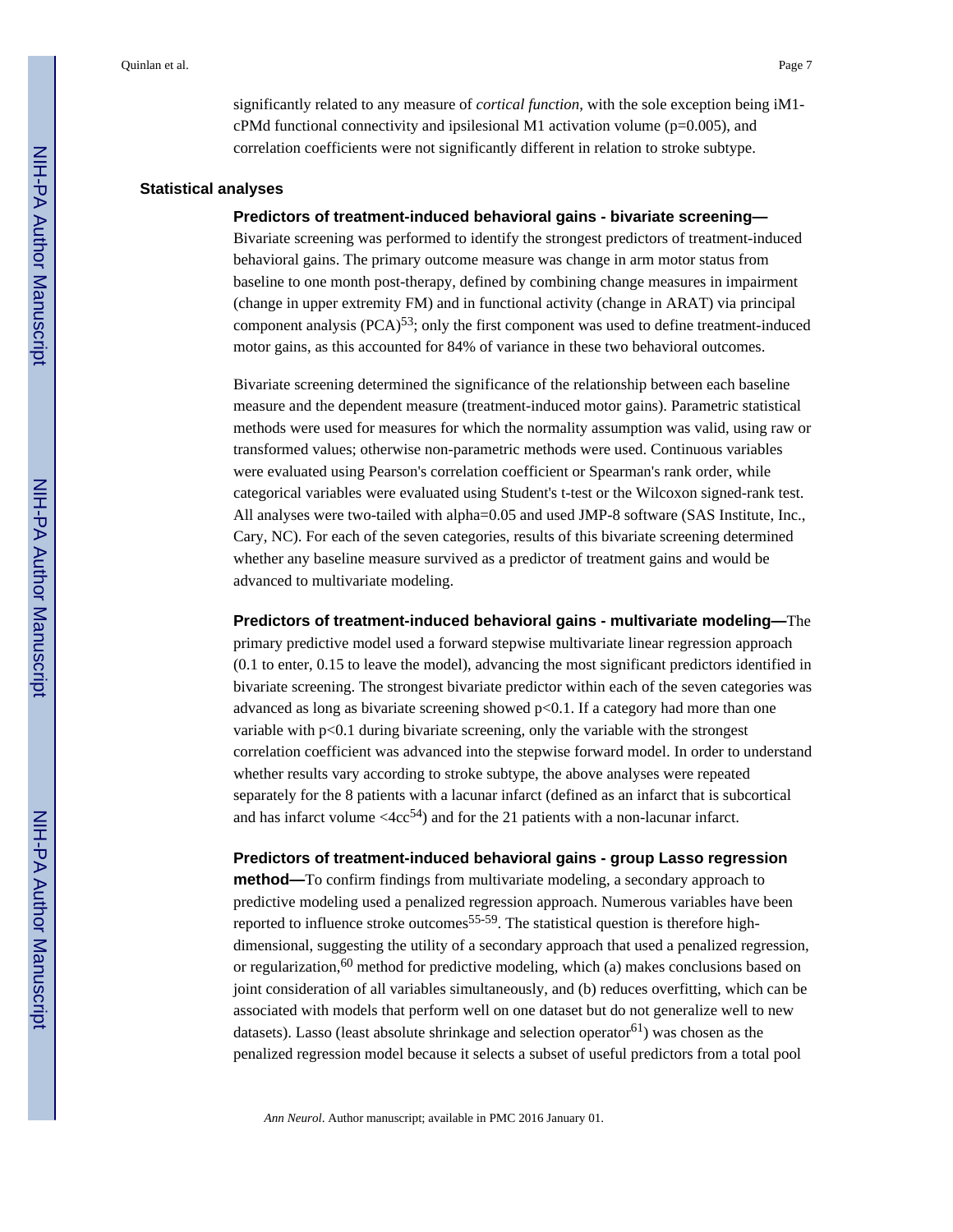of candidate predictors and, unlike linear regression, minimizes the influence of outliers. Specifically, a group Lasso model was used, which is similar to the standard Lasso regression but takes the grouping of variables (i.e., categories) into account<sup>62</sup>. The Lasso procedure requires a tuning parameter, lambda, which was chosen in a standard way through (five-fold) cross-validation. Numerical variables were standardized before running the Lasso model.

## **Results**

#### **Treatment-induced behavioral gains**

Patients showed significant gains across the 3 weeks of robotic therapy, with improvements from baseline to 1 month post-therapy in both primary endpoints (FM: 3.7 points, p<0.0001; ARAT: 4.1 points, p=0.002).

#### **Prediction of treatment-induced behavioral gains -- all patients**

**Bivariate screening—**When each of the variables from the seven categories was examined in bivariate screening, four categories (*demographics*, *impairment*, *genetics*, and *cognitive/mood*) had no variables significantly predicting gains, while three categories (*brain injury*, *cortical function*, and *cortical connectivity*; Table 3) had at least one variable that significantly predicted treatment-induced behavioral gains. The most significant bivariate predictor of gains from each of these three, respectively, was percent CST injury determined by lesion overlap (Figure 1A: r=-0.49, p=0.007), ipsilesional M1 activation contrast estimate ( $r=0.37$ ,  $p=0.045$ ), and iM1-cM1 functional connectivity (Figure 1B: r=0.45, p=0.01). Excluding the two subjects with hemorrhagic stroke had no effect on results. Excluding patients with  $50\%$  damage to cortical ROIs<sup>63</sup> had no effect on connectivity findings.

For one of these three measures (*brain injury*: percent CST injury), a threshold was identified for achieving the minimal clinically important difference (MCID) for treatmentinduced motor gains in the setting of chronic stroke  $(4.25 \text{ points on the FM scale}^{64})$ : 63% injury to the CST. None of the 12 patients with  $\,63\%$  CST injury achieved the MCID. Note that most (65%) subjects with <63% CST injury did achieve the MCID, and that no MCID threshold was found for *cortical function* or *cortical connectivity*.

**Multivariate modeling—**To generate a predictive model, the three variables that best correlated with change in behavior based on bivariate screening were entered into multivariate analyses. The resultant model predicted 44% of variance in treatment-induced behavioral gains (p=0.002; Table 4); a measure of *brain injury* (percent CST injury) and a measure of *cortical connectivity* (iM1-cM1 functional connectivity) remained significant in this model.

**Lasso regression method—**To independently verify the results from bivariate screening, Lasso regression was applied to the same 29 patients' data. This analysis identified the same two categories--*brain injury* and *cortical connectivity--*as having variables significantly predictive of treatment-induced behavioral gains. In the *brain injury*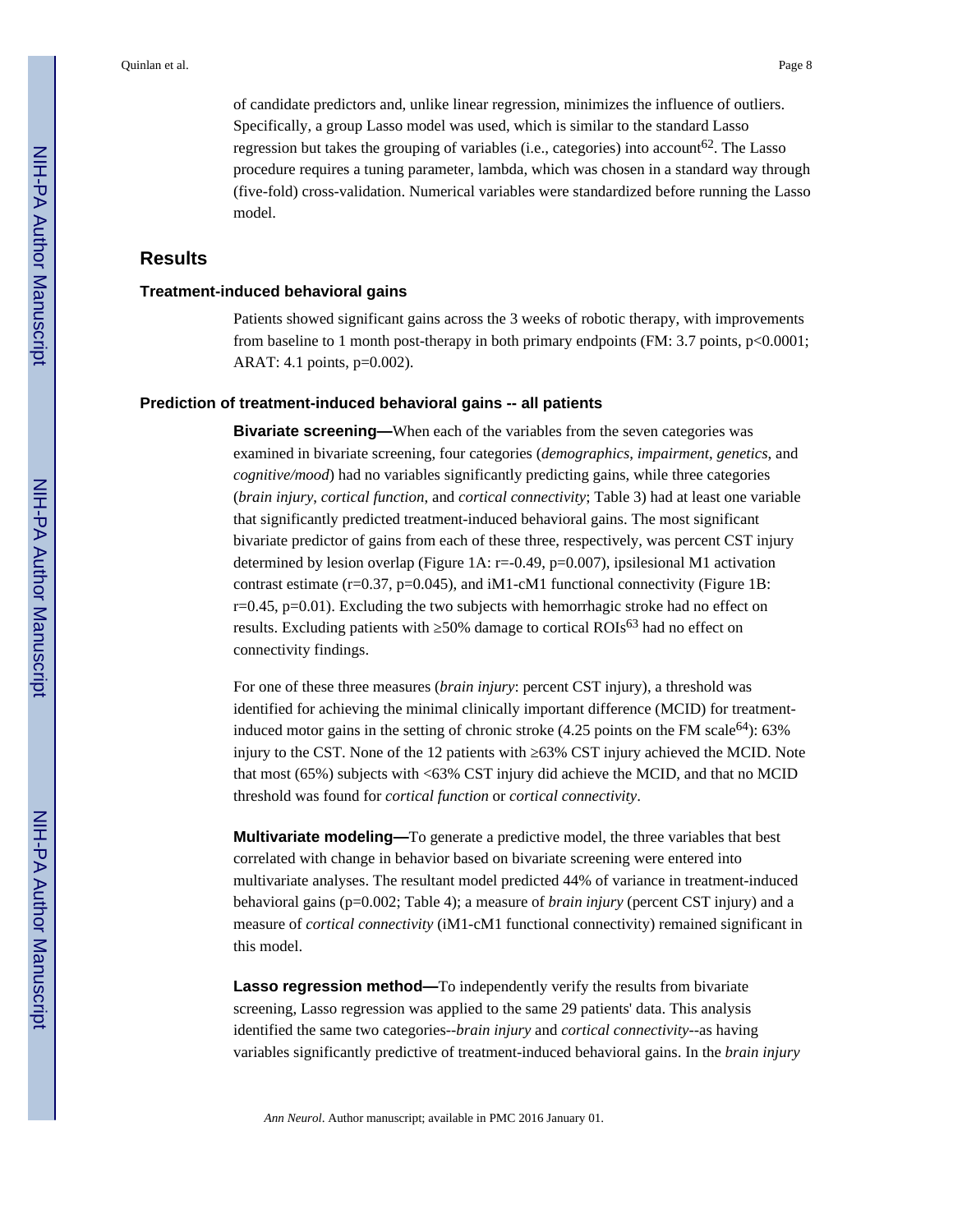category, the selected variables were percent injury to the CST and cortical injury (yes/no). In the *cortical connectivity* category, the selected variable was the iM1-cM1 functional connectivity correlation coefficient. Estimated Lasso coefficients appear in Figure 2.

#### **Prediction of treatment-induced behavioral gains -- stroke subtype**

In order to understand how differences in stroke pathophysiology influence prediction of treatment-induced behavioral gains, the above analyses were repeated examining only the subgroup of patients with a lacunar infarct  $(n=8)$ . Baseline measures in this subgroup were overall similar to those found in the subgroup of 21 patients with a non-lacunar infarct (Table 2), except that patients with lacunar infarct had higher prevalence of hypercholesterolemia ( $p=0.03$ ), less severe sensory deficits ( $p=0.001$ ), and less severe injury by several measures such as percent CST injury by lesion overlap (p=0.04). Patients with a lacunar infarct had a greater treatment response compared to patients with a non-lacunar infarct (5.8±3.2 vs. 2.8±3.4 for FM, p=0.02; 8.8±7.0 vs. 2.3±5.1 for ARAT, p=0.02).

Bivariate screening in patients with a lacunar infarct found significant predictors of treatment-induced behavioral gains in only two categories: *cortical function* (ipsilesional M1 activation contrast estimate (r=0.79, p=0.02, Figure 3A) and ipsilesional M1 activation volume (r=0.76, p=0.03)) and *cortical connectivity* (iM1-iPMd correlation coefficient  $(r=0.81, p=0.02,$  Figure 3B)). Because of significant collinearity between the ipsilesional M1 contrast estimate and the iM1-iPMd correlation coefficient, a multivariate model was not pursued for the lacunar subgroup. These findings contrast with results of bivariate screening in the subgroup of 21 patients with a non-lacunar infarct, among whom the significant predictors of motor gains were the same as in the full cohort of 29 subjects: percent CST injury (r=-0.51, p=0.02) and iM1-cM1 functional connectivity (r=0.56, p=0.009).

# **Discussion**

Stroke is a very heterogeneous disease, with patients showing wide differences in measures of injury, neural function, and response to therapy. These sources of variability complicate prescription of restorative therapies, as the best predictor(s) of response to a post-stroke restorative therapy remains uncertain. Concordant with preclinical studies, the results of the current study suggest that neural injury and neural function remain important in human subjects: multivariate modeling found that a measure of *brain injury* (smaller extent of CST injury) combined with a measure of *cortical connectivity* (greater iM1-cM1 functional connectivity) best predicted greater treatment-induced behavioral gains, a result independently confirmed by the group Lasso regression model. These variables outperformed traditional predictors of stroke outcome such as age or infarct volume. Different results emerged when examining only patients with a lacunar infarct. Overall, these findings emphasize the importance of a multivariate approach to patient selection and stratification for restorative therapies after stroke.

#### **Prediction of treatment-induced behavioral gains -- all patients**

The current study found that a combination of *brain injury* and *cortical connectivity*  measures was best for predicting treatment gains. These findings broadly agree with a prior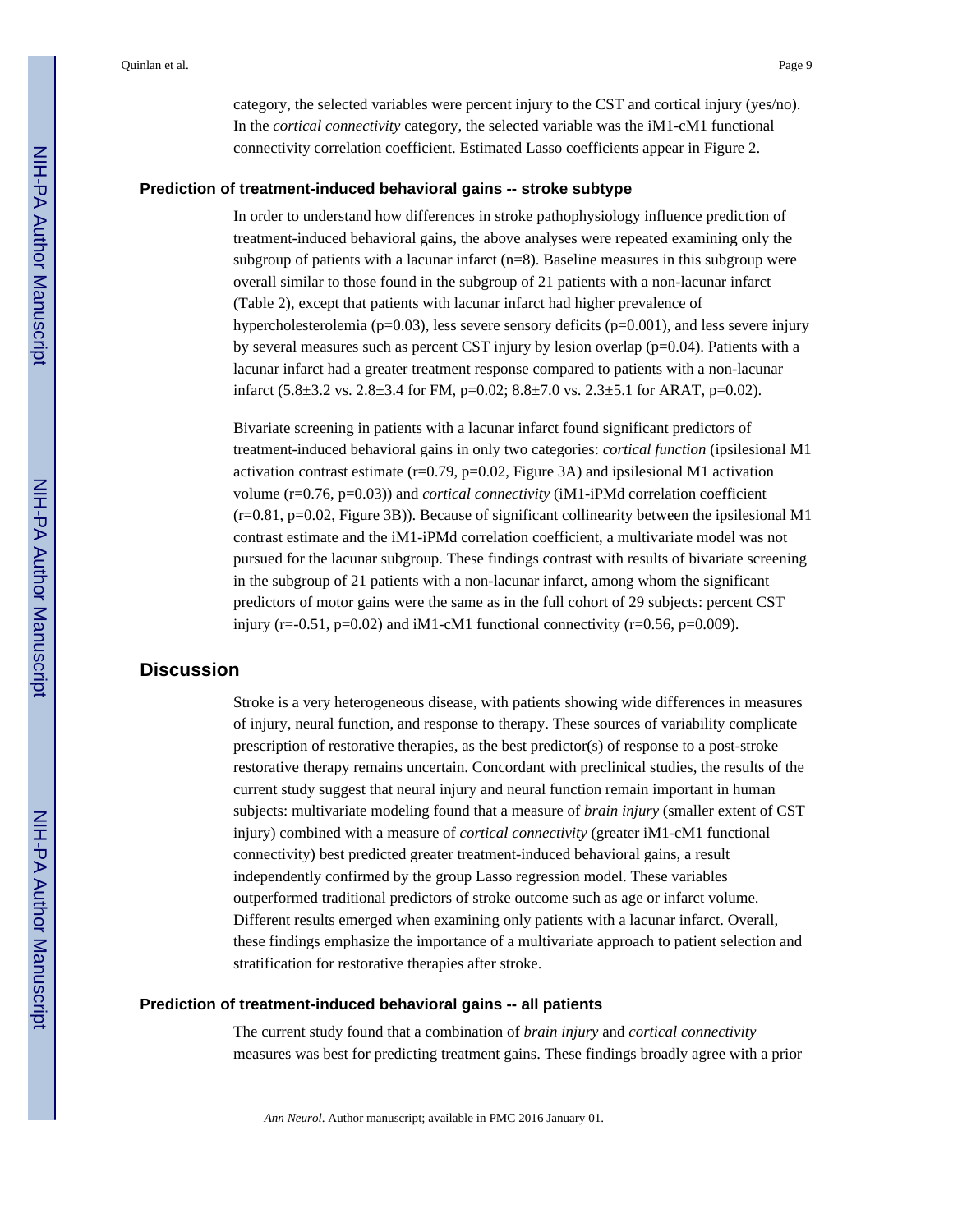study that also found combining measures of neural injury (CST FA) and neural function (motor evoked potential) to be optimal for predicting upper extremity treatment gains in patients with chronic stroke<sup>16</sup>, and agree with preclinical studies that emphasize neural injury and neural function as key determinants of training-induced behavioral gains after stroke<sup>13, 15</sup>. This combined approach explained far more variance in outcome  $(44\%$ , Table 4) than that provided by any single measure (up to 24%, Table 3). Clinical measures were also hypothesized to be significant predictors, but none reached significance (Tables 3, Figure 2). That neuroimaging measures were the best predictors takes on increased significance in light of the fact that triage and distribution of post-stroke rehabilitative care is still primarily based on behavioral assessments<sup>65</sup>.

Among the measures of neural injury, extent of CST injury measured with the lesion overlap method best predicted treatment-induced motor gains, consistent with prior studies using the current method<sup>18, 19</sup> or using related methods<sup>49, 66</sup> for estimating CST injury. The current study also confirmed a prior report<sup>18</sup> that whenever a therapy targets a specific neural system (e.g., the motor system), an injury measure focused on that specific neural system (CST injury) is more precise than a global injury measure (e.g., infarct volume) for predicting treatment gains (Table 3). The presence of cortical injury was also an important predictor of treatment gains (Table 3) and furthermore was identified as significant by the Lasso regression method. This is consistent with previous studies that found significant differences in treatment response<sup>67</sup> and neurophysiological integrity<sup>19</sup> according to whether or not the stroke involved the cerebral cortex. Together, the results highlight the importance of measuring both white and gray matter injury, and of considering system-specific injury measures.

A novel finding was an injury threshold for achieving the minimal clinically important difference (MCID) in arm gains from robotic therapy. In 0 of the 12 patients with >63% injury did treatment gains reach the MCID ( $>4.25$  points on the arm motor FM scale)<sup>64</sup>. This suggests that a certain amount of the CST must be intact for a patient to derive clinically significant benefit from upper extremity therapy, similar to what has been proposed for walking after CST injury<sup>68</sup> or for control of hand movements after cortical stroke<sup>69</sup>. This threshold echoes similar findings by Stinear et al<sup>70</sup>, who found that meaningful gains from a motor intervention were not possible with CST FA asymmetry >0.25. Identification of such threshold values may be useful for stratifying individuals to an intervention in a clinical trial setting<sup>71</sup>.

Among the measures of neural function, iM1-cM1 functional connectivity best predicted therapy-induced gains, a result also confirmed by the Lasso regression method. The current finding that greater baseline iM1-cM1 functional connectivity predicted larger treatment gains agrees with one<sup>26</sup> but not a second<sup>25</sup> prior study, perhaps due to differences in the population studied or the connectivity technique used. Overall this finding is concordant with cross-sectional studies that have found greater inter-hemispheric connectivity to be correlated with smaller motor deficits after stroke in humans<sup>72, 73</sup> and an animal stroke model<sup>74</sup>. The exact manner by which iM1-cM1 functional connectivity is related to treatment gains in the current cohort is uncertain and could reflect changes in motor cortex activity<sup>53, 75, 76</sup>, contralesional hemisphere excitability<sup>77</sup>, ipsilesional hemisphere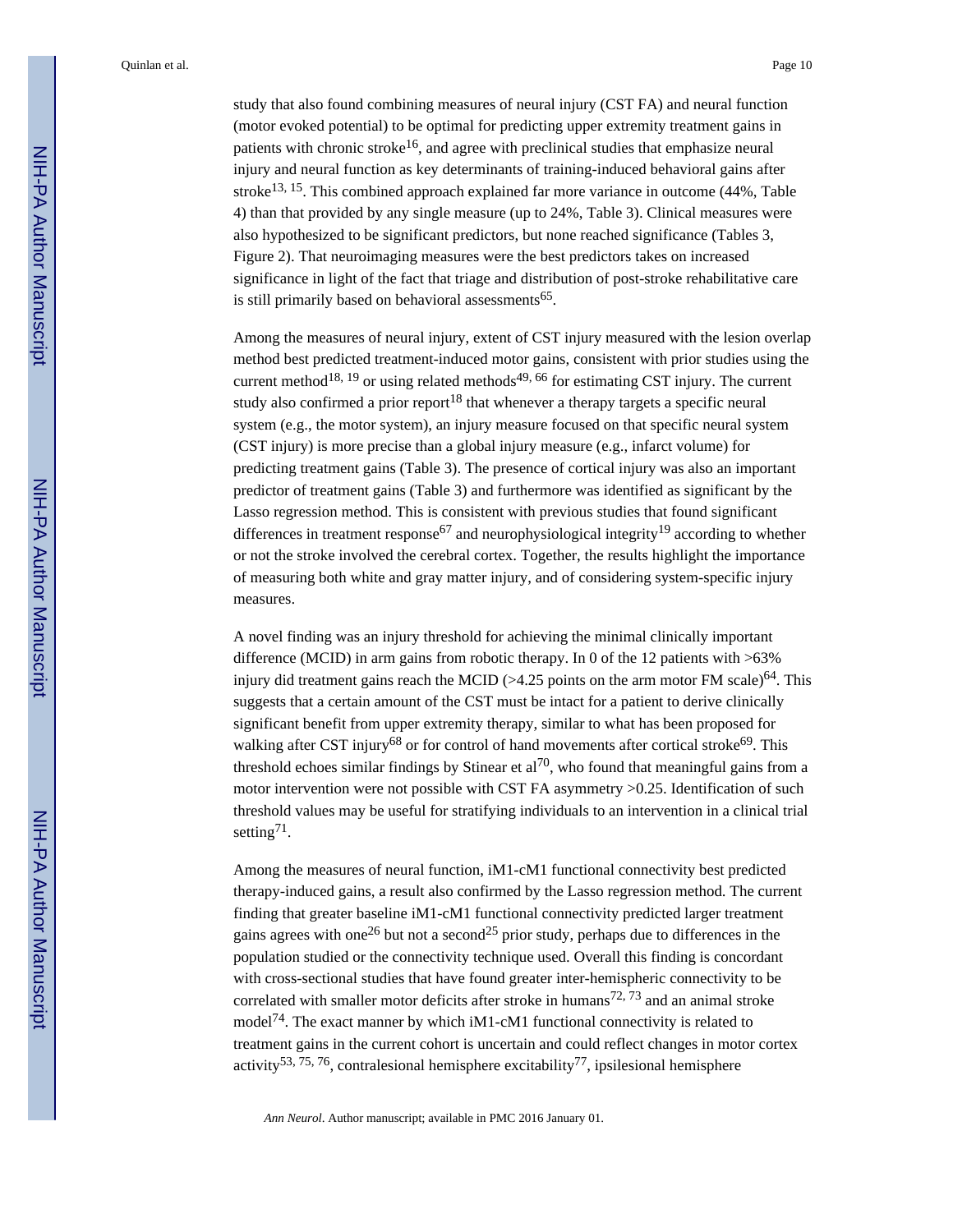excitability<sup>78-80</sup>, or inter-hemispheric inhibition<sup>81-83</sup>. The results underscore the potential value of connectivity measures for understanding behavioral state after stroke $84$ , and support prior reports85-87 that connectivity may have advantages over regional assessments of brain function for some questions.

# **Prediction of treatment-induced behavioral gains -- stroke subtype**

Results supported the secondary hypothesis that the best measures for predicting treatmentinduced behavioral gains vary according to stroke subtype (lacunar vs. non-lacunar). Patients with a lacunar stroke tend to differ in multiple ways from patients with a nonlacunar stroke, including risk factor profile<sup>39, 88</sup>, lesion volume<sup>54</sup>, and clinical prognosis89, 90 39-45. The current results extend this list, suggesting that patients with lacunar stroke might also differ in terms of measures predicting response to a restorative therapy. The strongest predictors of treatment-induced behavioral gains among patients in the lacunar subgroup were measures of *cortical function* and intra-hemispheric *cortical connectivity*, specifically greater M1 activation and greater iM1-iPMd functional connectivity. This contrasts with findings among patients in the non-lacunar subgroup, where measures of *brain injury* and inter-hemispheric *cortical connectivity* best predicted treatment gains. The importance of *cortical function* to treatment gains after lacunar infarct is consistent with prior results<sup>91, 92</sup>. The basis for the observed difference between stroke subtypes is uncertain but may be related to cortical excitability, as affected arm movements increase motor cortex excitability after subcortical but not cortical stroke <sup>93</sup>, or to lesion-specific differences in patterns of post-stroke brain plasticity<sup>91, 93</sup>.

#### **Study considerations and limitations**

Strengths of the current study include examination of multiple classes of candidate predictor variables in parallel, attention to stroke subtype, and confirmation of results using independent statistical methods. The heterogeneity of the current cohort is both a strength and a limitation. There is a balance between studying a narrowly defined population of stroke survivors, where statistical power is high due to low variance but results do not generalize, versus a broadly defined population, among whom heterogeneity limits statistical power but results are more likely to generalize. Enrollment in the current study (Table 1) prioritized time post-stroke (had to be early after the time when spontaneous arm motor recovery reaches a plateau after stroke<sup>46, 47</sup>) and severity of stroke (a wide range of motor deficits was allowed albeit minor nor devastating). Studies that enroll in relation to different priorities or that focus on different therapies might reach different findings regarding predictors of treatment gains.

Weaknesses of the study include the possibility that results of genetic analyses may suffer from Type II error. Although studies with comparable sample sizes have found significant predictive value for these genotypes with respect to motor learning  $94-97$ , the current study may have been insufficiently powered to detect an association between genotype and treatment-induced behavioral gains in the setting of stroke. The multivariate predictive model explained only 44% of the variance in treatment-induced behavioral gains; the predictive value of this model in other study populations would likely vary depending on the degree of homogeneity of such cohorts. What might account for the remaining variance? A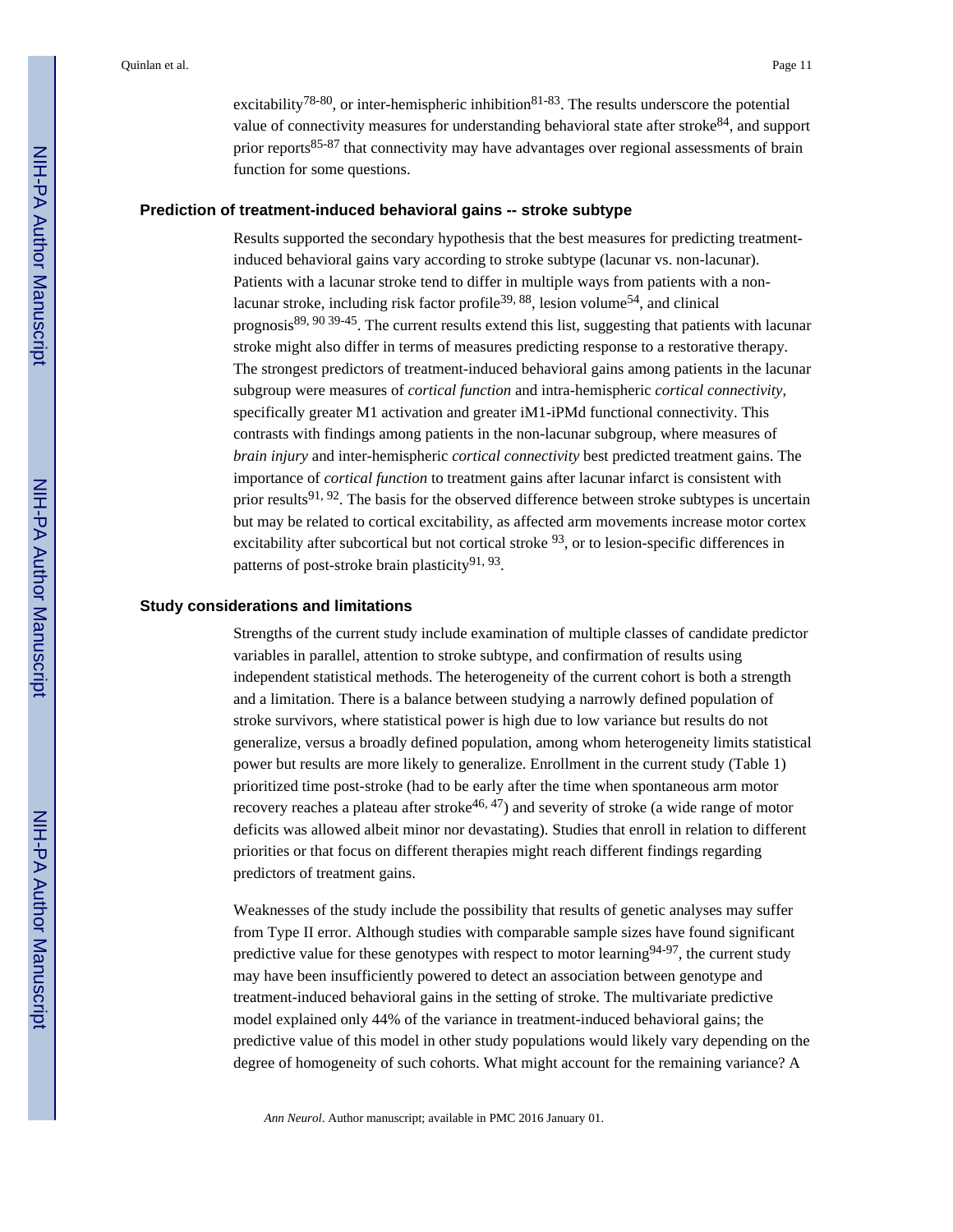number of candidate measures might be considered, across a range of biopsychosocial factors important to stroke outcomes, including socioeconomic factors<sup>98</sup>, stress level<sup>99</sup>, other genes<sup>100</sup>, caregiver status<sup>101</sup>, neurophysiological status<sup>37</sup>, and other cognitive/ psychological tests<sup>102</sup>.

The current findings indicate that across all patients a multivariate approach combining measures of neural injury and neural function best predicts behavioral gains from a standardized course of therapy in patients who have recently reached a plateau in spontaneous recovery. The approach to predicting treatment-induced behavioral gains varies in relation to stroke subtype. The findings also emphasize that neuroimaging methods may have a role in clinical decision-making for rehabilitation therapy after stroke is currently driven by clinical assessments<sup>65</sup>.

# **Acknowledgments**

This work was supported by the National Institutes of Health [R01 NS059909, NIH/NCRR UL1 TR000153, 1 K24 HD074722 01].

# **References**

- 1. Bath PM, Lees KR, Schellinger PD, et al. Statistical analysis of the primary outcome in acute stroke trials. Stroke. 2012 Apr; 43(4):1171–8. [PubMed: 22426314]
- 2. Fisher M, Albers GW. Advanced imaging to extend the therapeutic time window of acute ischemic stroke. Ann Neurol. 2013 Jan; 73(1):4–9. [PubMed: 23378323]
- 3. Farr TD, Wegener S. Use of magnetic resonance imaging to predict outcome after stroke: a review of experimental and clinical evidence. J Cerebr Blood F Met. 2010 Apr; 30(4):703–17.
- 4. Cramer, SC. Issues in clinical trial methodology for brain repair after stroke. In: Cramer, SC.; Nudo, RJ., editors. Brain Repair After Stroke. Cambridge, UK: Cambridge University Press; 2010. p. 173-82.
- 5. Cramer SC, Sur M, Dobkin BH, et al. Harnessing neuroplasticity for clinical applications. Brain : a journal of neurology. 2011 Jun; 134(Pt 6):1591–609. [PubMed: 21482550]
- 6. Benowitz LI, Carmichael ST. Promoting axonal rewiring to improve outcome after stroke. Neurobiology of disease. 2010 Feb; 37(2):259–66. [PubMed: 19931616]
- 7. Krupinski J, Slevin M. Emerging molecular targets for brain repair after stroke. Stroke Res Treat. 2013; 2013:473416. [PubMed: 23365789]
- 8. Hermann DM, Chopp M. Promoting brain remodelling and plasticity for stroke recovery: therapeutic promise and potential pitfalls of clinical translation. Lancet neurology. 2012 Apr; 11(4): 369–80.
- 9. Friel K, Nudo R. Recovery of motor function after focal cortical injury in primates: compensatory movement patterns used during rehabilitative training. Somatosensory & motor research. 1998; 15(3):173–89. [PubMed: 9874517]
- 10. Irle E. An analysis of the correlation of lesion size, localization and behavioral effects in 283 published studies of cortical and subcortical lesions in old-world monkeys. Brain research Brain research reviews. 1990 Sep-Dec;15(3):181–213. [PubMed: 2289085]
- 11. Biernaskie J, Szymanska A, Windle V, Corbett D. Bi-hemispheric contribution to functional motor recovery of the affected forelimb following focal ischemic brain injury in rats. The European journal of neuroscience. 2005 Feb; 21(4):989–99. [PubMed: 15787705]
- 12. Kleim JA, Jones TA. Principles of experience-dependent neural plasticity: implications for rehabilitation after brain damage. J Speech Lang Hear Res. 2008 Feb; 51(1):S225–39. [PubMed: 18230848]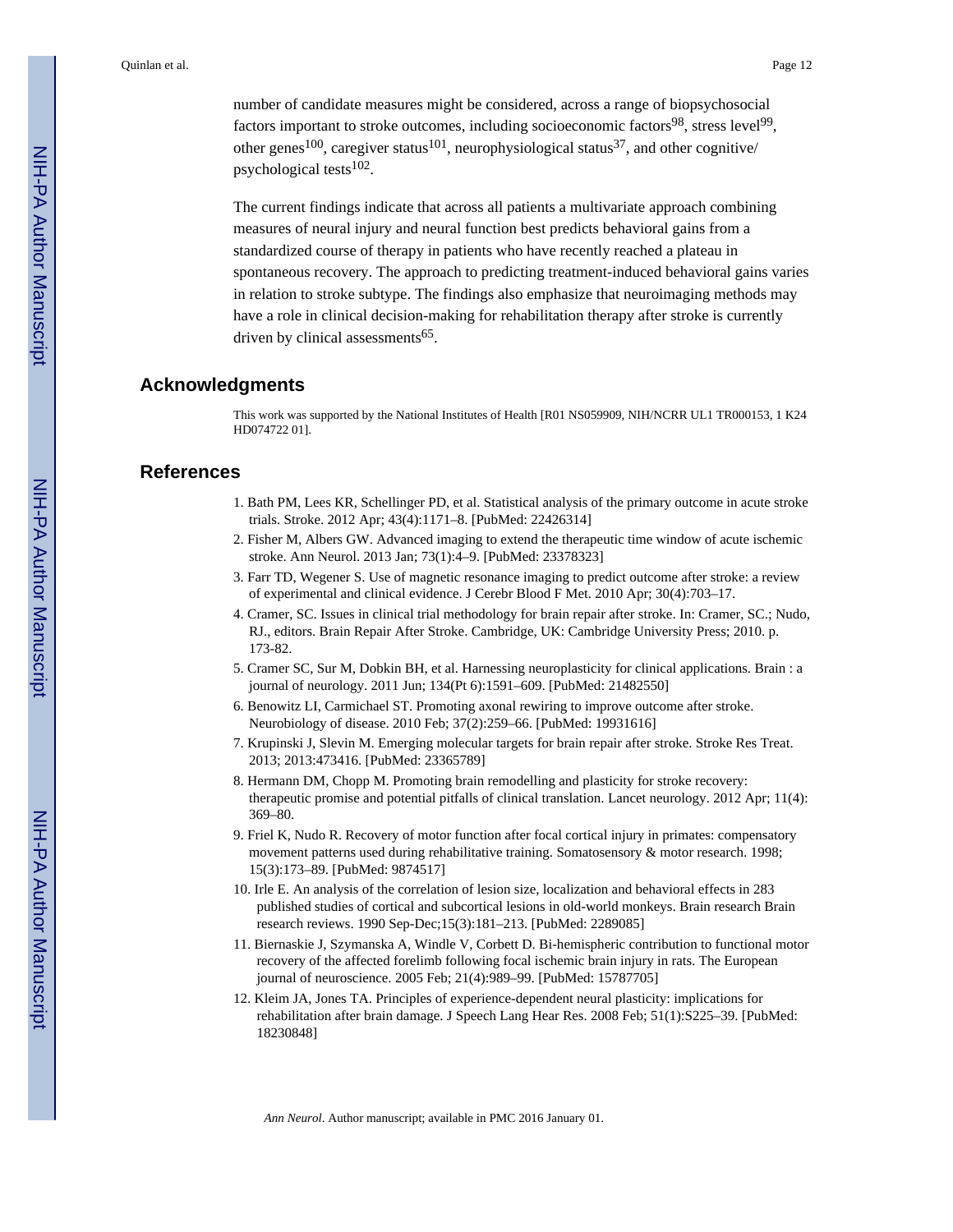- 13. Adkins DL, Hsu JE, Jones TA. Motor cortical stimulation promotes synaptic plasticity and behavioral improvements following sensorimotor cortex lesions. Experimental neurology. 2008 Jul; 212(1):14–28. [PubMed: 18448100]
- 14. Maldonado MA, Allred RP, Felthauser EL, Jones TA. Motor skill training, but not voluntary exercise, improves skilled reaching after unilateral ischemic lesions of the sensorimotor cortex in rats. Neurorehabil Neural Repair. 2008 May-Jun;22(3):250–61. [PubMed: 18073324]
- 15. Kerr AL, Cheng SY, Jones TA. Experience-dependent neural plasticity in the adult damaged brain. J Commun Disord. 2011 Sep-Oct;44(5):538–48. [PubMed: 21620413]
- 16. Stinear CM, Barber PA, Smale PR, Coxon JP, Fleming MK, Byblow WD. Functional potential in chronic stroke patients depends on corticospinal tract integrity. Brain. 2007 Jan; 130(Pt 1):170–80. [PubMed: 17148468]
- 17. Lindenberg R, Zhu LL, Ruber T, Schlaug G. Predicting functional motor potential in chronic stroke patients using diffusion tensor imaging. Hum Brain Mapp. 2012 May; 33(5):1040–51. [PubMed: 21538700]
- 18. Riley JD, Le V, Der-Yeghiaian L, et al. Anatomy of stroke injury predicts gains from therapy. Stroke. 2011 Feb; 42(2):421–6. [PubMed: 21164128]
- 19. Nouri S, Cramer SC. Anatomy and physiology predict response to motor cortex stimulation after stroke. Neurology. 2011 Aug 31.
- 20. Stinear CM, Barber PA, Petoe M, Anwar S, Byblow WD. The PREP algorithm predicts potential for upper limb recovery after stroke. Brain : a journal of neurology. 2012 Aug; 135(Pt 8):2527–35. [PubMed: 22689909]
- 21. Dong Y, Dobkin BH, Cen SY, Wu AD, Winstein CJ. Motor cortex activation during treatment may predict therapeutic gains in paretic hand function after stroke. Stroke. 2006 Jun; 37(6):1552–5. [PubMed: 16645139]
- 22. Milot MH, Spencer SJ, Chan V, et al. Corticospinal Excitability as a Predictor of Functional Gains at the Affected Upper Limb Following Robotic Training in Chronic Stroke Survivors. Neurorehabil Neural Repair. 2014 in press; online 3/20/14.
- 23. Cramer SC, Parrish TB, Levy RM, et al. Predicting functional gains in a stroke trial. Stroke. 2007 Jul; 38(7):2108–14. [PubMed: 17540966]
- 24. Laible M, Grieshammer S, Seidel G, Rijntjes M, Weiller C, Hamzei F. Association of activity changes in the primary sensory cortex with successful motor rehabilitation of the hand following stroke. Neurorehabil Neural Repair. 2012 Sep; 26(7):881–8. [PubMed: 22396499]
- 25. Sergi, F.; Krebs, HI.; Groissier, B., et al. Predicting efficacy of robot-aided rehabilitation in chronic stroke patients using an MRI-compatible robotic device. Conference proceedings : Annual International Conference of the IEEE Engineering in Medicine and Biology Society IEEE Engineering in Medicine and Biology Society Conference; 2011. p. 7470-3.
- 26. Varkuti B, Guan C, Pan Y, et al. Resting state changes in functional connectivity correlate with movement recovery for BCI and robot-assisted upper-extremity training after stroke. Neurorehab Neural Repair. 2013 Jan; 27(1):53–62.
- 27. Graham JE, Ripsin CM, Deutsch A, et al. Relationship between diabetes codes that affect Medicare reimbursement (tier comorbidities) and outcomes in stroke rehabilitation. Archives of physical medicine and rehabilitation. 2009 Jul; 90(7):1110–6. [PubMed: 19577023]
- 28. Dam M, Tonin P, Casson S, et al. The effects of long-term rehabilitation therapy on poststroke hemiplegic patients. Stroke. 1993 Aug; 24(8):1186–91. [PubMed: 8342195]
- 29. Kononen M, Tarkka IM, Niskanen E, et al. Functional MRI and motor behavioral changes obtained with constraint-induced movement therapy in chronic stroke. Eur J Neurol. 2012 Apr; 19(4):578– 86. [PubMed: 22040308]
- 30. McCarron MO, Muir KW, Nicoll JA, et al. Prospective study of apolipoprotein E genotype and functional outcome following ischemic stroke. Archives of neurology. 2000 Oct; 57(10):1480–4. [PubMed: 11030801]
- 31. Cramer SC, Procaccio V. Correlation between genetic polymorphisms and stroke recovery: analysis of the GAIN Americas and GAIN International Studies. Eur J Neurol. 2012 May; 19(5): 718–24. [PubMed: 22221491]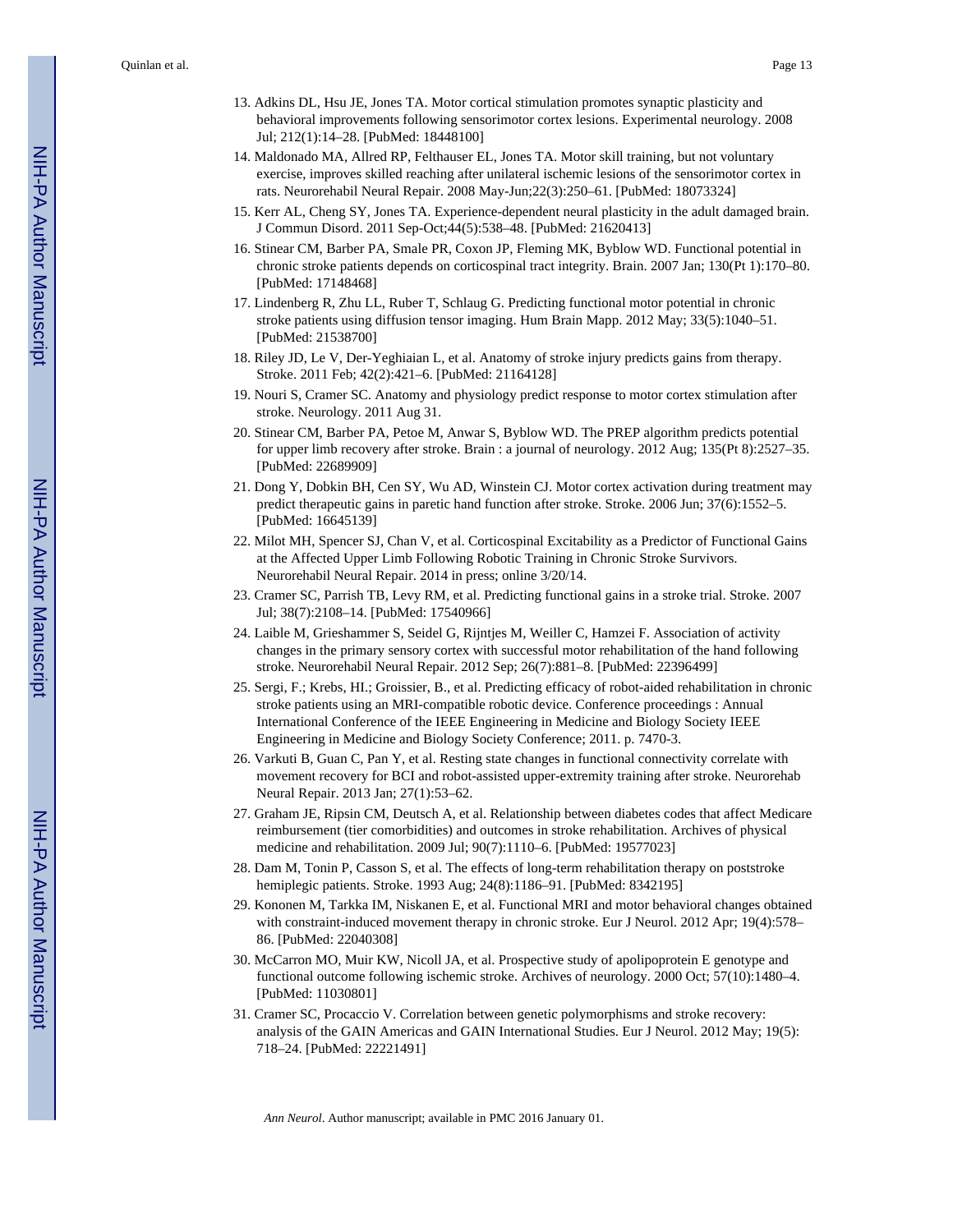- 32. Pearson-Fuhrhop KM, Burke E, Cramer SC. The influence of genetic factors on brain plasticity and recovery after neural injury. Current opinion in neurology. 2012 Dec; 25(6):682–8. [PubMed: 23044515]
- 33. Kernan WN, Ovbiagele B, Black HR, et al. Guidelines for the Prevention of Stroke in Patients With Stroke and Transient Ischemic Attack: A Guideline for Healthcare Professionals From the American Heart Association/American Stroke Association. Stroke. 2014 May 1.
- 34. Jauch EC, Saver JL, Adams HP Jr, et al. Guidelines for the early management of patients with acute ischemic stroke: a guideline for healthcare professionals from the American Heart Association/American Stroke Association. Stroke. 2013 Mar; 44(3):870–947. [PubMed: 23370205]
- 35. Seitz RJ, Donnan GA. Role of neuroimaging in promoting long-term recovery from ischemic stroke. J Magn Reson Imaging. 2010 Oct; 32(4):756–72. [PubMed: 20882606]
- 36. Burke E, Cramer SC. Biomarkers and predictors of restorative therapy effects after stroke. Curr Neurol Neurosci Rep. 2013 Feb.13(2):329. [PubMed: 23299824]
- 37. Stinear CM, Ward NS. How useful is imaging in predicting outcomes in stroke rehabilitation? International journal of stroke. 2013 Jan; 8(1):33–7. [PubMed: 23280267]
- 38. Burke E, Dodakian L, See J, et al. A multimodal approach to understanding motor impairment and disability after stroke. J Neurol. 2014 Jun; 261(6):1178–86. [PubMed: 24728337]
- 39. Pullicino P, Nelson RF, Kendall BE, Marshall J. Small deep infarcts diagnosed on computed tomography. Neurology. 1980 Oct; 30(10):1090–6. [PubMed: 7191500]
- 40. Sprigg N, Gray LJ, Bath PM, et al. Early recovery and functional outcome are related with causal stroke subtype: data from the tinzaparin in acute ischemic stroke trial. J Stroke Cerebrovasc. 2007 Jul-Aug;16(4):180–4.
- 41. Lavados PM, Sacks C, Prina L, et al. Incidence, case-fatality rate, and prognosis of ischaemic stroke subtypes in a predominantly Hispanic-Mestizo population in Iquique, Chile (PISCIS project): a community-based incidence study. Lancet Neurol. 2007 Feb; 6(2):140–8. [PubMed: 17239801]
- 42. Mustanoja S, Meretoja A, Putaala J, et al. Outcome by stroke etiology in patients receiving thrombolytic treatment: descriptive subtype analysis. Stroke. 2011 Jan; 42(1):102–6. [PubMed: 21106955]
- 43. Uchino K, Billheimer D, Cramer S. Entry criteria and baseline characteristics predict outcome in acute stroke trials. Stroke. 2001; 32(4):909–16. [PubMed: 11283391]
- 44. Kolominsky-Rabas PL, Weber M, Gefeller O, Neundoerfer B, Heuschmann PU. Epidemiology of ischemic stroke subtypes according to TOAST criteria: incidence, recurrence, and long-term survival in ischemic stroke subtypes: a population-based study. Stroke. 2001 Dec 1; 32(12):2735– 40. [PubMed: 11739965]
- 45. Landi G, D'Angelo A, Boccardi E, et al. Venous thromboembolism in acute stroke: prognostic importance of hypercoagulability. Archives of neurology. 1992; 49(3):279–83. [PubMed: 1536631]
- 46. Kwakkel G, Kollen B, Twisk J. Impact of time on improvement of outcome after stroke. Stroke. 2006 Sep; 37(9):2348–53. [PubMed: 16931787]
- 47. Nakayama H, Jorgensen H, Raaschou H, Olsen T. Recovery of upper extremity function in stroke patients: the Copenhagen Stroke Study. Arch Phys Med Rehab. 1994; 75(4):394–8.
- 48. Takahashi CD, Der-Yeghiaian L, Le V, Motiwala RR, Cramer SC. Robot-based hand motor therapy after stroke. Brain. 2008 Feb; 131(Pt 2):425–37. [PubMed: 18156154]
- 49. Zhu LL, Lindenberg R, Alexander MP, Schlaug G. Lesion load of the corticospinal tract predicts motor impairment in chronic stroke. Stroke. 2010 May; 41(5):910–5. [PubMed: 20378864]
- 50. Park CH, Kou N, Boudrias MH, Playford ED, Ward NS. Assessing a standardised approach to measuring corticospinal integrity after stroke with DTI. Neuroimage Clin. 2013; 2:521–33. [PubMed: 24179804]
- 51. Whitfield-Gabrieli S, Nieto-Castanon A. Conn: a functional connectivity toolbox for correlated and anticorrelated brain networks. Brain Connect. 2012; 2(3):125–41. [PubMed: 22642651]
- 52. Nelles G, Cramer S, Schaechter J, Kaplan J, Finklestein S. Quantitative assessment of mirror movements after stroke. Stroke. 1998; 29:1182–7. [PubMed: 9626292]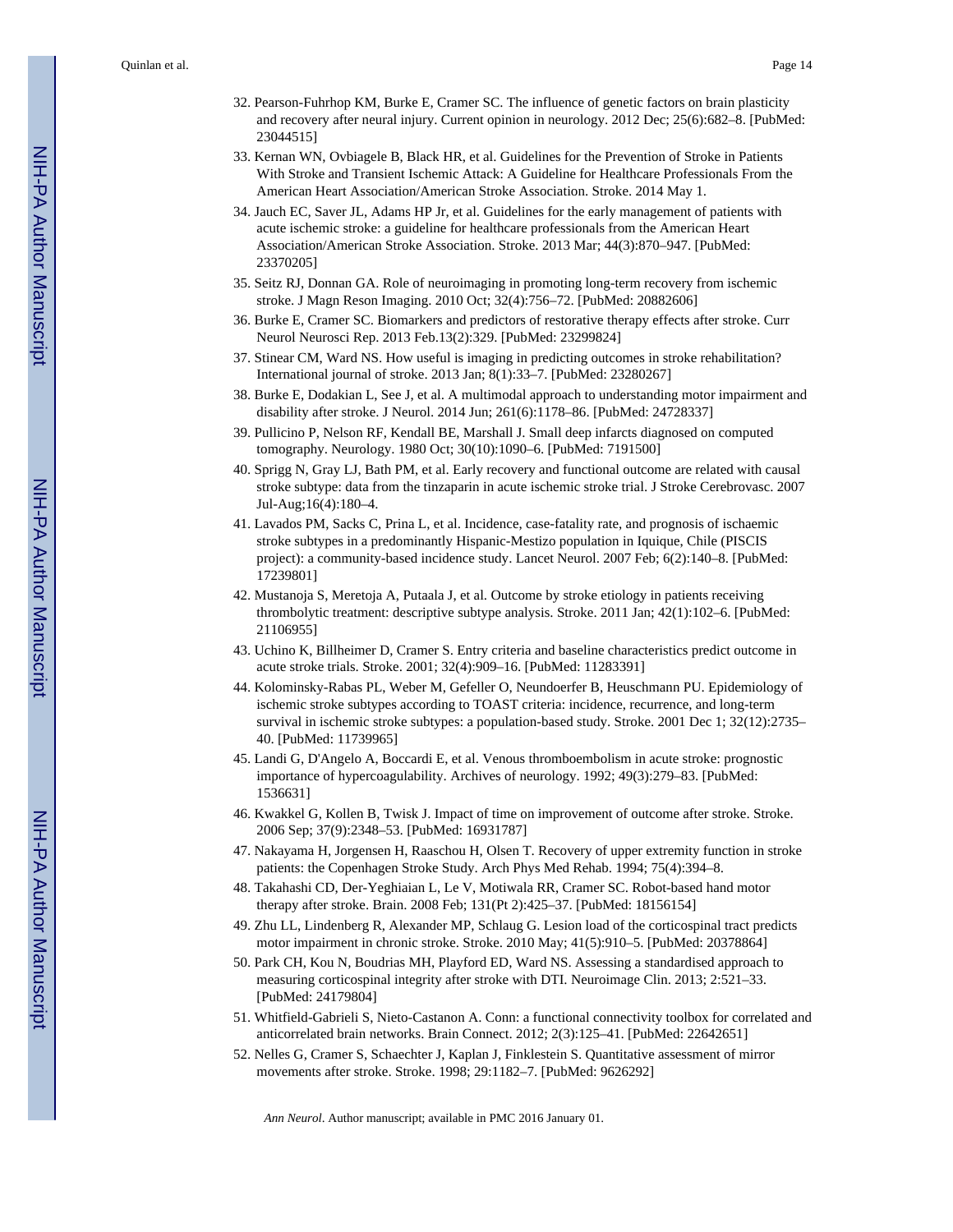- 53. Ward N, Brown M, Thompson A, Frackowiak R. Neural correlates of outcome after stroke: a cross-sectional fMRI study. Brain. 2003 Jun; 126(Pt 6):1430–48. [PubMed: 12764063]
- 54. Fisher CM. Lacunar strokes and infarcts: a review. Neurology. 1982 Aug; 32(8):871–6. [PubMed: 7048128]
- 55. Kotila M, Waltimo O, Niemi M, Laaksonen R, Lempinen M. The profile of recovery from stroke and factors influencing outcome. Stroke. 1984; 15(6):1039–44. [PubMed: 6506115]
- 56. Macciocchi S, Diamond P, Alves W, Mertz T. Ischemic stroke: relation of age, lesion location, and initial neurologic deficit to functional outcome. Arch Phys Med Rehab. 1998 Oct; 79(10):1255–7.
- 57. Niskakangas T, Ohman J, Niemela M, Ilveskoski E, Kunnas TA, Karhunen PJ. Association of apolipoprotein E polymorphism with outcome after aneurysmal subarachnoid hemorrhage: a preliminary study. Stroke. 2001 May; 32(5):1181–4. [PubMed: 11340230]
- 58. Siironen J, Juvela S, Kanarek K, Vilkki J, Hernesniemi J, Lappalainen J. The Met allele of the BDNF Val66Met polymorphism predicts poor outcome among survivors of aneurysmal subarachnoid hemorrhage. Stroke. 2007 Oct; 38(10):2858–60. [PubMed: 17761923]
- 59. van de Weg FB, Kuik DJ, Lankhorst GJ. Post-stroke depression and functional outcome: a cohort study investigating the influence of depression on functional recovery from stroke. Clin Rehabil. 1999 Jun; 13(3):268–72. [PubMed: 10392654]
- 60. Hastie, TT.; Robert; Friedman, J.; Jerome, H. The elements of statistical learning. New York: Springer; 2001.
- 61. Tibshirani R. Regression shrinkage and selection via the lasso. Journal of the Royal Statistical Society, Series B. 1996; 58:267–88.
- 62. Simon N, Tibshirani R. Standardization and the group lasso penalty. Stat Sinica. 2012; 22:983– 1001.
- 63. Carter AR, Patel KR, Astafiev SV, et al. Upstream dysfunction of somatomotor functional connectivity after corticospinal damage in stroke. Neurorehabilitation and neural repair. 2012 Jan; 26(1):7–19. [PubMed: 21803932]
- 64. Page SJ, Fulk GD, Boyne P. Clinically important differences for the upper-extremity Fugl-Meyer Scale in people with minimal to moderate impairment due to chronic stroke. Physical therapy. 2012 Jun; 92(6):791–8. [PubMed: 22282773]
- 65. Hakkennes S, Hill KD, Brock K, Bernhardt J, Churilov L. Selection for inpatient rehabilitation after severe stroke: what factors influence rehabilitation assessor decision-making? J Rehabil Med. 2013 Jan; 45(1):24–31. [PubMed: 23096140]
- 66. Binkofski F, Seitz R, Arnold S, Classen J, Benecke R, Freund H. Thalamic metbolism and corticospinal tract integrity determine motor recovery in stroke. Annals of neurology. 1996; 39(4): 460–70. [PubMed: 8619524]
- 67. Ameli M, Grefkes C, Kemper F, et al. Differential effects of high-frequency repetitive transcranial magnetic stimulation over ipsilesional primary motor cortex in cortical and subcortical middle cerebral artery stroke. Annals of neurology. 2009 Sep; 66(3):298–309. [PubMed: 19798637]
- 68. Young W. Spinal cord regeneration. Science. 1996 Jul 26.273(5274):451. [PubMed: 8677439]
- 69. Crafton K, Mark A, Cramer S. Improved understanding of cortical injury by incorporating measures of functional anatomy. Brain. 2003 Jul; 126(Pt 7):1650–9. [PubMed: 12805118]
- 70. Stinear CM, Barber PA, Smale PR, Coxon JP, Fleming MK, Byblow WD. Functional potential in chronic stroke patients depends on corticospinal tract integrity. Brain. 2007 Jan; 130(Pt 1):170–80. [PubMed: 17148468]
- 71. Trochim WM, Cappelleri JC. Cutoff assignment strategies for enhancing randomized clinical trials. Control Clin Trials. 1992 Jun; 13(3):190–212. [PubMed: 1320557]
- 72. Carter AR, Astafiev SV, Lang CE, et al. Resting interhemispheric functional magnetic resonance imaging connectivity predicts performance after stroke. Annals of neurology. 2010 Mar; 67(3): 365–75. [PubMed: 20373348]
- 73. Urbin MA, Hong X, Lang CE, Carter AR. Resting-State Functional Connectivity and Its Association With Multiple Domains of Upper-Extremity Function in Chronic Stroke. Neurorehabilitation and neural repair. 2014 in press, online Feb 18.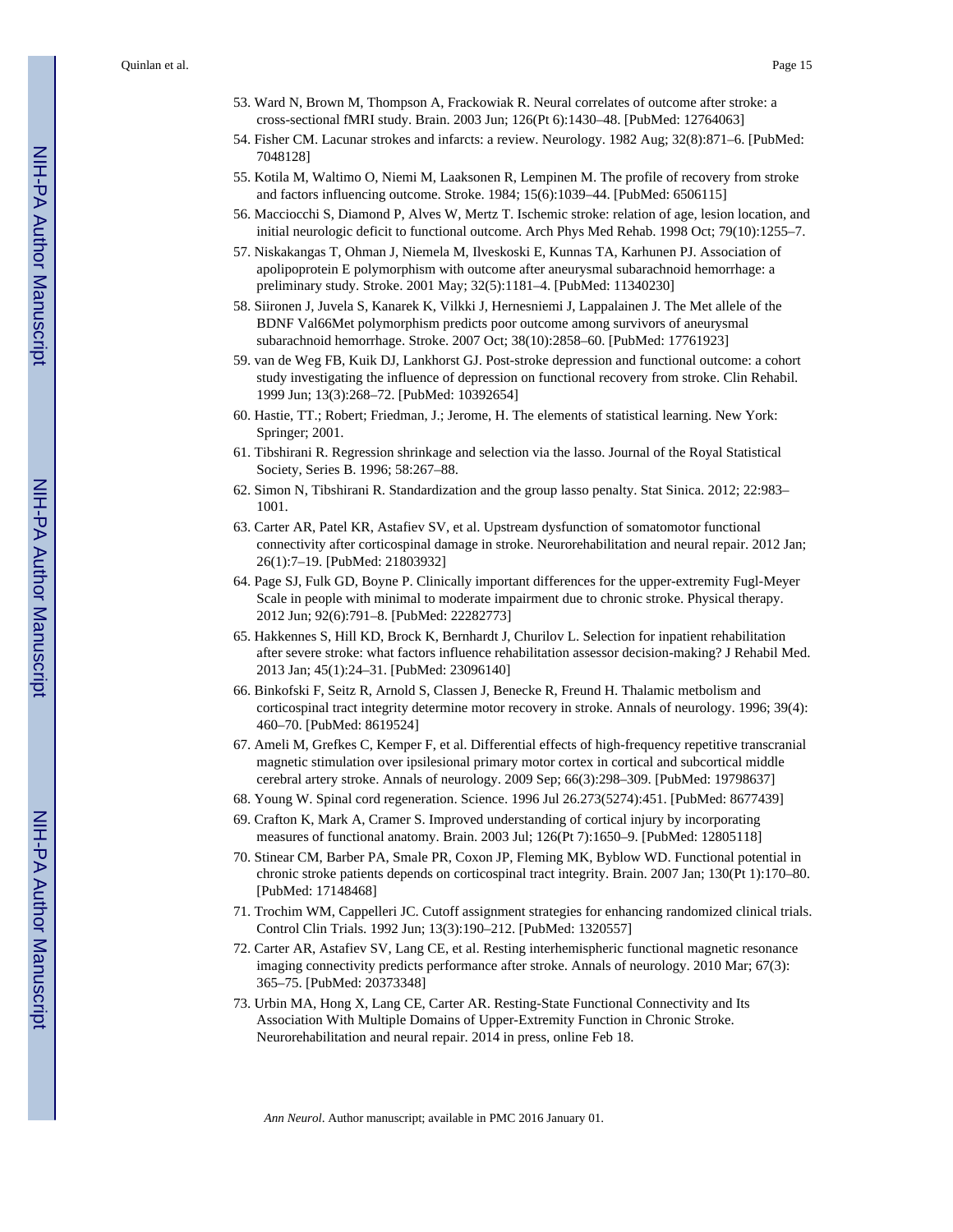- 74. van Meer MP, van der Marel K, Wang K, et al. Recovery of sensorimotor function after experimental stroke correlates with restoration of resting-state interhemispheric functional connectivity. J Neurosci. 2010 Mar 17; 30(11):3964–72. [PubMed: 20237267]
- 75. Gerloff C, Bushara K, Sailer A, et al. Multimodal imaging of brain reorganization in motor areas of the contralesional hemisphere of well recovered patients after capsular stroke. Brain. 2006 Mar; 129(Pt 3):791–808. [PubMed: 16364955]
- 76. Lotze M, Markert J, Sauseng P, Hoppe J, Plewnia C, Gerloff C. The role of multiple contralesional motor areas for complex hand movements after internal capsular lesion. J Neurosci. 2006 May 31; 26(22):6096–102. [PubMed: 16738254]
- 77. Takechi U, Matsunaga K, Nakanishi R, et al. Longitudinal changes of motor cortical excitability and transcallosal inhibition after subcortical stroke. Clin Neurophysiol. 2014 Feb 28.
- 78. Cicinelli P, Pasqualetti P, Zaccagnini M, Traversa R, Oliveri M, Rossini PM. Interhemispheric asymmetries of motor cortex excitability in the postacute stroke stage: a paired-pulse transcranial magnetic stimulation study. Stroke. 2003 Nov; 34(11):2653–8. [PubMed: 14551397]
- 79. Swayne OB, Rothwell JC, Ward NS, Greenwood RJ. Stages of motor output reorganization after hemispheric stroke suggested by longitudinal studies of cortical physiology. Cerebral cortex. 2008 Aug; 18(8):1909–22. [PubMed: 18234688]
- 80. Hummel FC, Steven B, Hoppe J, et al. Deficient intracortical inhibition (SICI) during movement preparation after chronic stroke. Neurology. 2009 May 19; 72(20):1766–72. [PubMed: 19451532]
- 81. Murase N, Duque J, Mazzocchio R, Cohen L. Influence of interhemispheric interactions on motor function in chronic stroke. Annals of neurology. 2004 Mar; 55(3):400–9. [PubMed: 14991818]
- 82. Takeuchi N, Chuma T, Matsuo Y, Watanabe I, Ikoma K. Repetitive transcranial magnetic stimulation of contralesional primary motor cortex improves hand function after stroke. Stroke. 2005 Dec; 36(12):2681–6. [PubMed: 16254224]
- 83. Grefkes C, Nowak DA, Wang LE, Dafotakis M, Eickhoff SB, Fink GR. Modulating cortical connectivity in stroke patients by rTMS assessed with fMRI and dynamic causal modeling. NeuroImage. 2010 Mar; 50(1):233–42. [PubMed: 20005962]
- 84. Rowe JB. Connectivity Analysis is Essential to Understand Neurological Disorders. Front Syst Neurosci. 2010; 4
- 85. Sharma N, Baron JC, Rowe JB. Motor imagery after stroke: relating outcome to motor network connectivity. Annals of neurology. 2009 Nov; 66(5):604–16. [PubMed: 19938103]
- 86. Grefkes C, Fink GR. Reorganization of cerebral networks after stroke: new insights from neuroimaging with connectivity approaches. Brain. 2011 Mar 16.
- 87. Carter AR, Shulman GL, Corbetta M. Why use a connectivity-based approach to study stroke and recovery of function? NeuroImage. 2012 Oct 1; 62(4):2271–80. [PubMed: 22414990]
- 88. Jackson C, Sudlow C. Are lacunar strokes really different? A systematic review of differences in risk factor profiles between lacunar and nonlacunar infarcts. Stroke. 2005 Apr; 36(4):891–901. [PubMed: 15761206]
- 89. Jackson C, Sudlow C. Comparing risks of death and recurrent vascular events between lacunar and non-lacunar infarction. Brain. 2005 Nov; 128(Pt 11):2507–17. [PubMed: 16195245]
- 90. Landi G, Cella E, Boccardi E, Musicco M. Lacunar versus non-lacunar infarcts: pathogenetic and prognostic differences. J Neurol Neurosurg Psychiatry. 1992 Jun; 55(6):441–5. [PubMed: 1619408]
- 91. Luft A, Waller S, Forrester L, et al. Lesion location alters brain activation in chronically impaired stroke survivors. NeuroImage. 2004 Mar; 21(3):924–35. [PubMed: 15006659]
- 92. Loubinoux I, Dechaumont-Palacin S, Castel-Lacanal E, et al. Prognostic value of FMRI in recovery of hand function in subcortical stroke patients. Cereb Cortex. 2007 Dec; 17(12):2980–7. [PubMed: 17389628]
- 93. Renner CI, Schubert M, Jahn M, Hummelsheim H. Intracortical excitability after repetitive hand movements is differentially affected in cortical versus subcortical strokes. J Clin Neurophysiol. 2009 Oct; 26(5):348–57. [PubMed: 20168132]
- 94. Fritsch B, Reis J, Martinowich K, et al. Direct current stimulation promotes BDNF-dependent synaptic plasticity: potential implications for motor learning. Neuron. 2010 Apr 29; 66(2):198– 204. [PubMed: 20434997]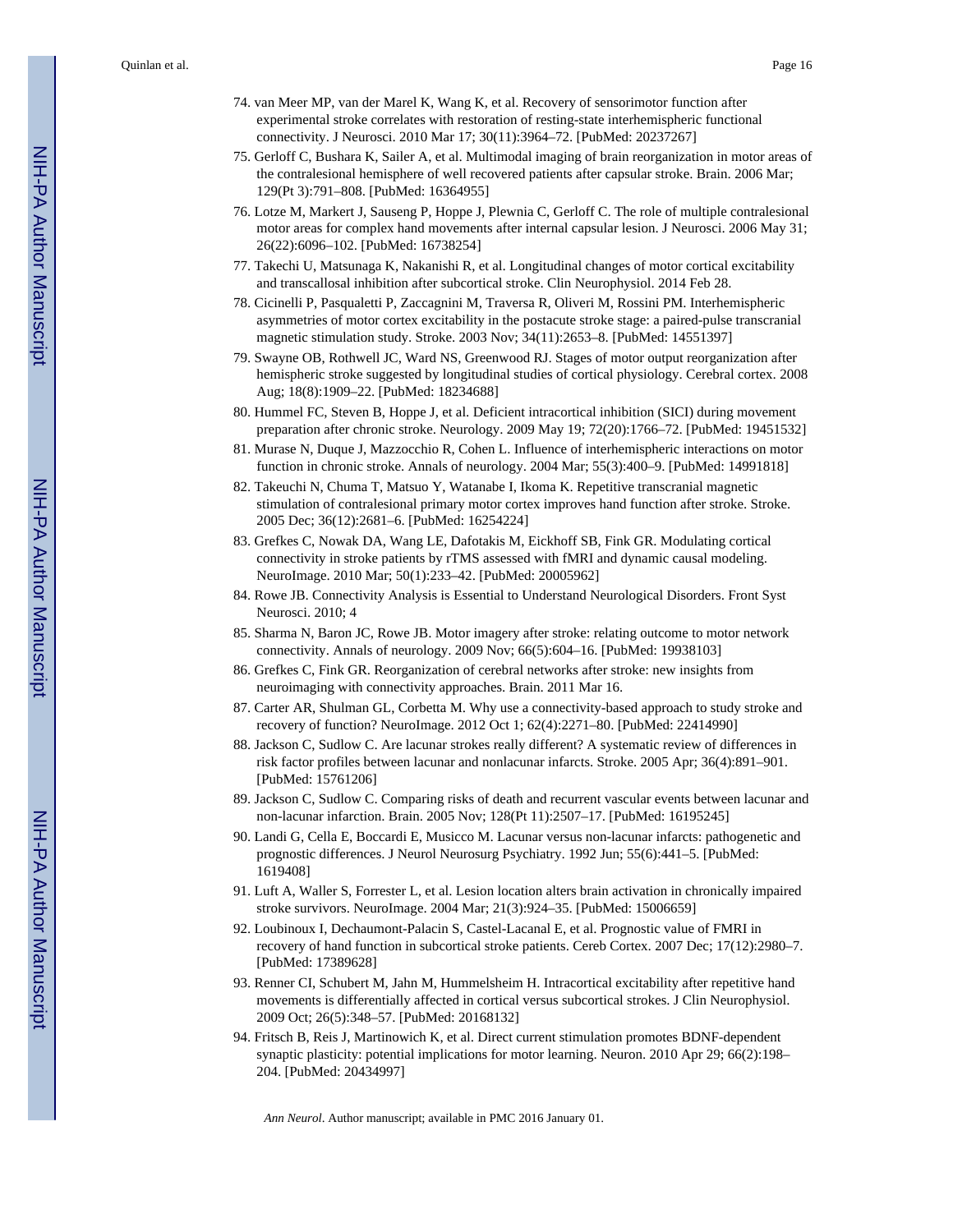- 95. McHughen SA, Rodriguez PF, Kleim JA, et al. BDNF val66met polymorphism influences motor system function in the human brain. Cereb Cortex. 2010 May; 20(5):1254–62. [PubMed: 19745020]
- 96. Moore AB, Bondi MW, Salmon DP, Murphy C. Eyeblink classical conditioning to auditory and olfactory stimuli: performance among older adults with and without the apolipoprotein E epsilon 4 allele. Neuropsychology. 2005 Jul; 19(4):437–45. [PubMed: 16060818]
- 97. Bookheimer S, Strojwas M, Cohen M, et al. Patterns of brain activation in people at risk for Alzheimer's disease. The New England journal of medicine. 2000; 343(7):450–6. [PubMed: 10944562]
- 98. Ostwald SK, Swank PR, Khan MM. Predictors of functional independence and stress level of stroke survivors at discharge from inpatient rehabilitation. J Cardiovasc Nurs. 2008 Jul-Aug;23(4): 371–7. [PubMed: 18596503]
- 99. Edmondson D, Richardson S, Fausett JK, Falzon L, Howard VJ, Kronish IM. Prevalence of PTSD in Survivors of Stroke and Transient Ischemic Attack: A Meta-Analytic Review. PLoS One. 2013; 8(6):e66435. [PubMed: 23840467]
- 100. Pearson-Fuhrhop KM, Minton B, Acevedo D, Shahbaba B, Cramer SC. Genetic variation in the human brain dopamine system influences motor learning and its modulation by L-dopa. PloS one. 2013; 8(4):e61197. [PubMed: 23613810]
- 101. Han B, Haley WE. Family caregiving for patients with stroke. Review and analysis. Stroke. 1999; 30(7):1478–85. [PubMed: 10390326]
- 102. Cramer SC, Fitzpatrick C, Warren M, et al. The beta-hCG+erythropoietin in acute stroke (BETAS) study: a 3-center, single-dose, open-label, noncontrolled, phase IIa safety trial. Stroke. 2010 May; 41(5):927–31. [PubMed: 20203320]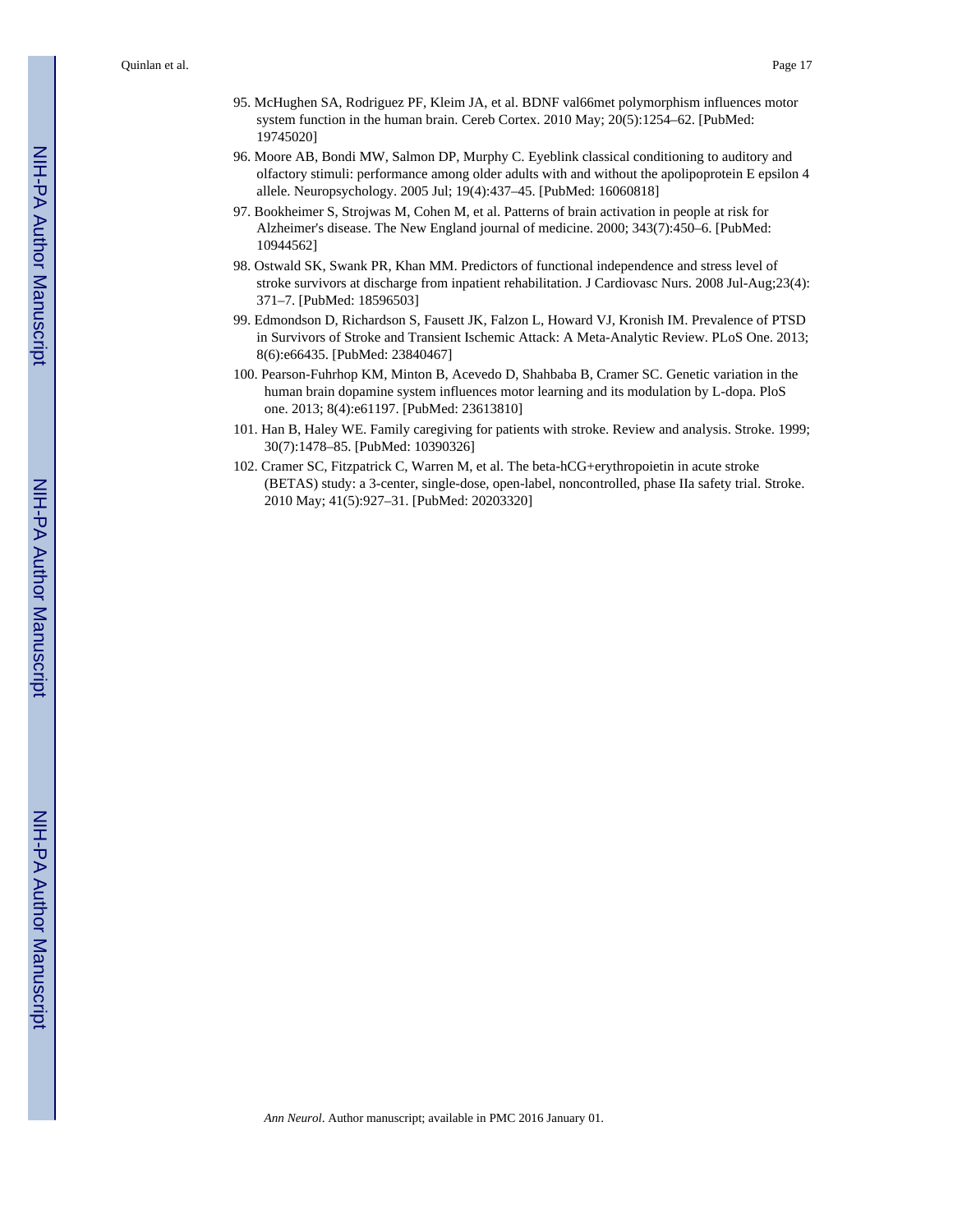

#### **Figure 1.**

Across all subjects, (A) Smaller percent injury to M1 corticospinal tract (r=-0.49, p=0.007) and (B) greater ipsilesional M1-contralesional M1 functional connectivity  $(r=0.45, p=0.01)$ each significantly predicted larger treatment-induced behavioral gains. Behavioral gains were assessed as the principal component of the change in FM and ARAT scores from baseline to one-month post-therapy. To aid interpretation, the change in FM score is included on the Y-axis.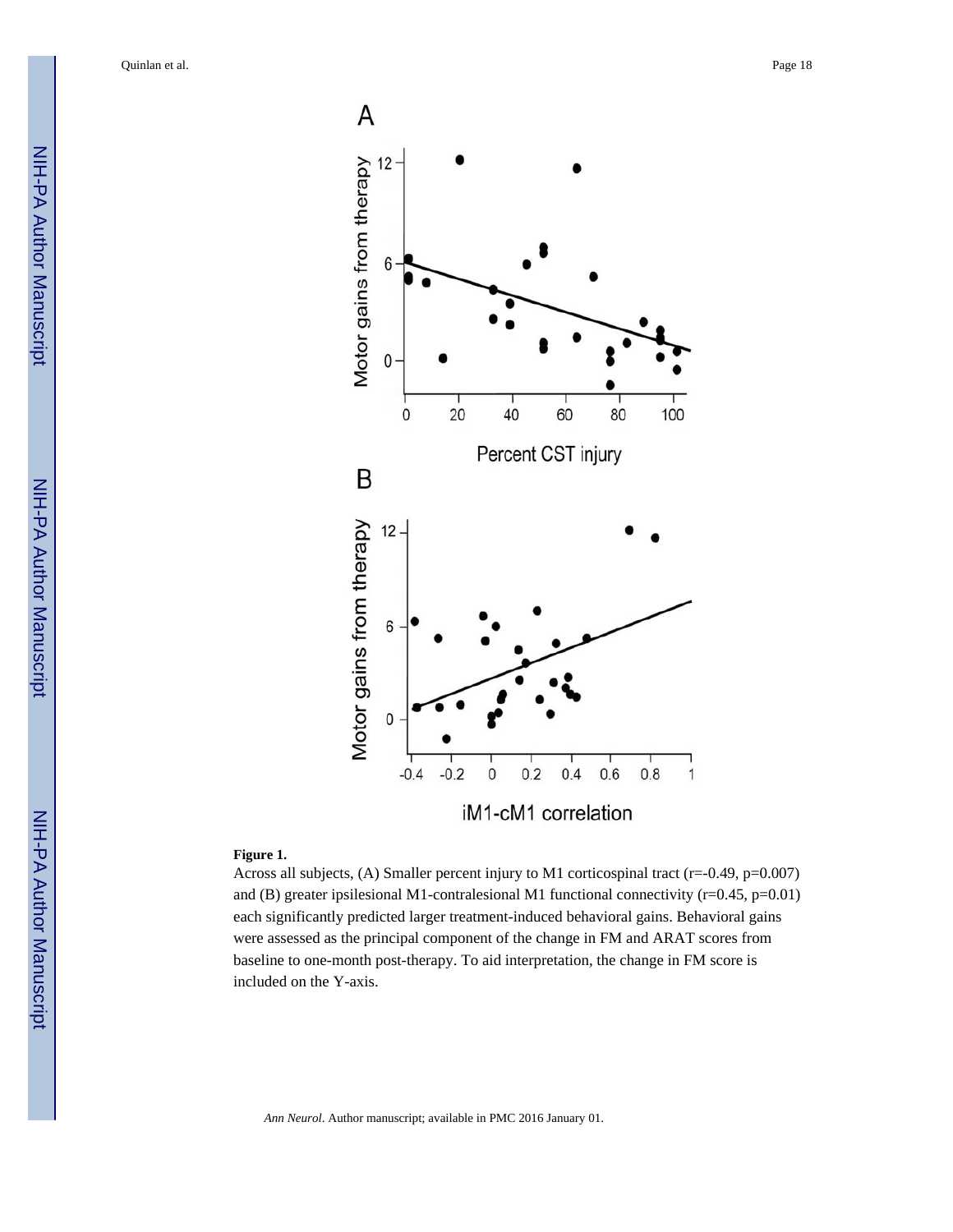

#### **Figure 2.**

Regression coefficients determined using the group Lasso regression method. Variables identified as important for treatment-induced behavioral gains came from the cortical connectivity, cortical function, and brain injury categories.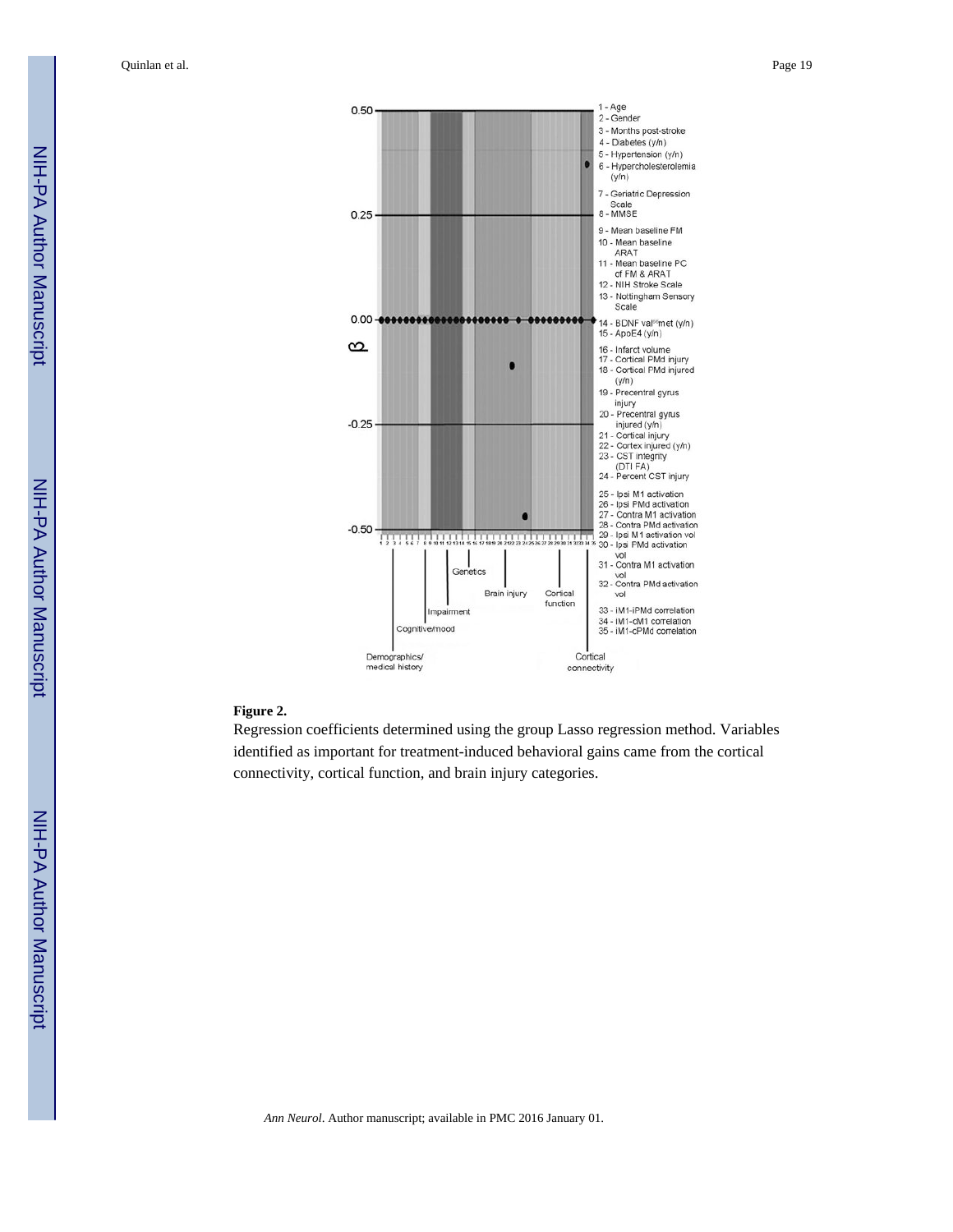



iM1-iPMd correlation

#### **Figure 3.**

In the subgroup of patients with a lacunar infarct, greater (A) ipsilesional M1 activation  $(r=0.79, p=0.02)$  and (B) ipsilesional M1-ipsilesional PMd functional connectivity (r=0.81, p=0.02) each significantly predicted larger treatment-induced behavioral gains. Behavioral gains were assessed as the principal component of the change in FM and ARAT scores from baseline to one-month post-therapy. To aid interpretation, the change in FM score is included on the Y-axis.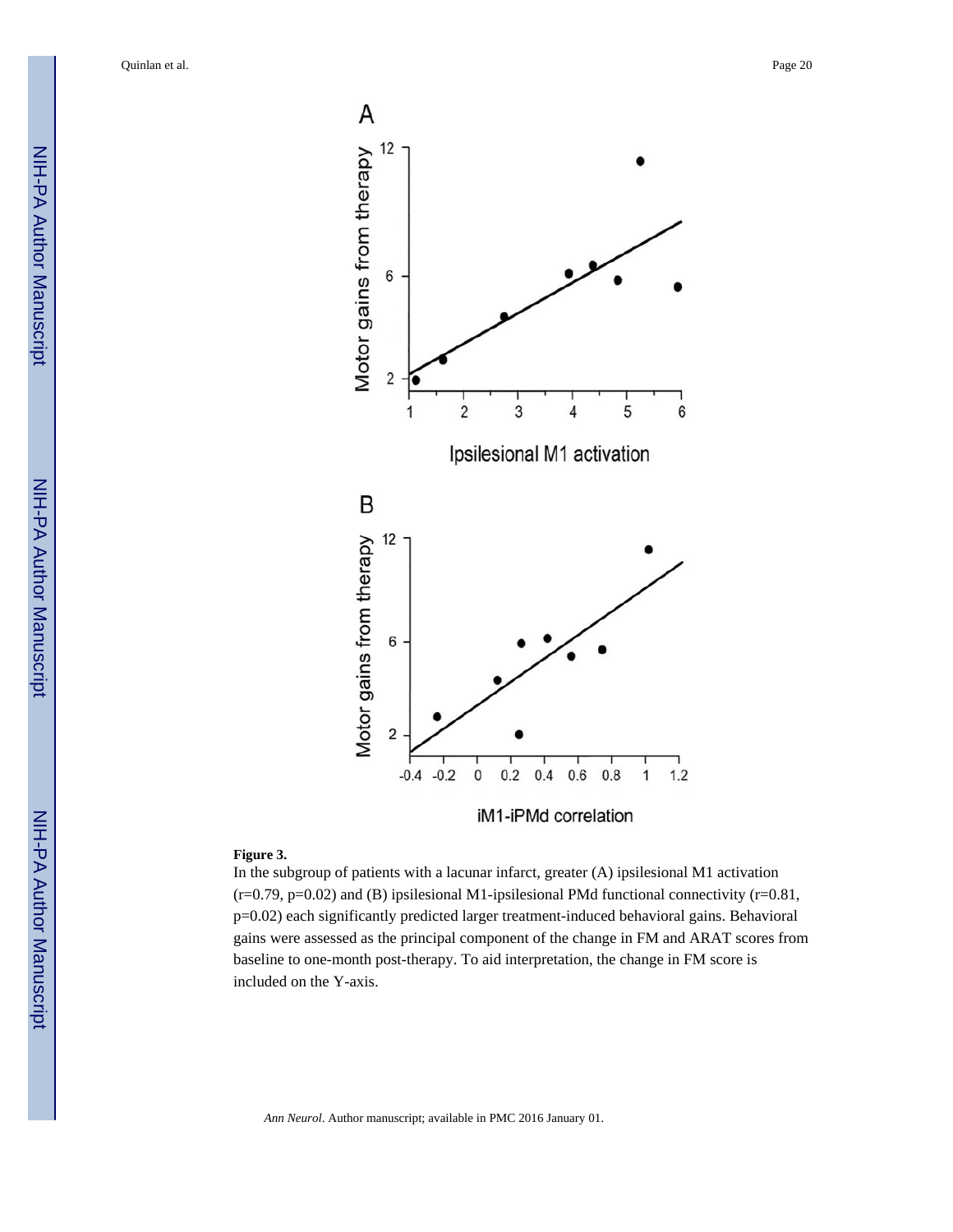#### **Table 1**

#### Inclusion and exclusion criteria.

| <b>Inclusion criteria</b>                                                                                                                                   | <b>Exclusion criteria</b>                        |
|-------------------------------------------------------------------------------------------------------------------------------------------------------------|--------------------------------------------------|
| Age 18 years                                                                                                                                                | Contraindication to MRI                          |
| Stroke with onset 11-26 weeks prior                                                                                                                         | Severe cognitive impairment                      |
| Residual arm motor deficit (ARAT<52 or 9-hole peg test score $>$ 25% longer than with<br>unaffected hand                                                    | Concurrent diagnosis affecting arm/hand function |
|                                                                                                                                                             | Arm motor status not at stable plateau           |
| Preserved voluntary movements in distal upper extremity (5 degrees of active range of<br>motion in affected wrist or index finger metacarpophalangeal joint |                                                  |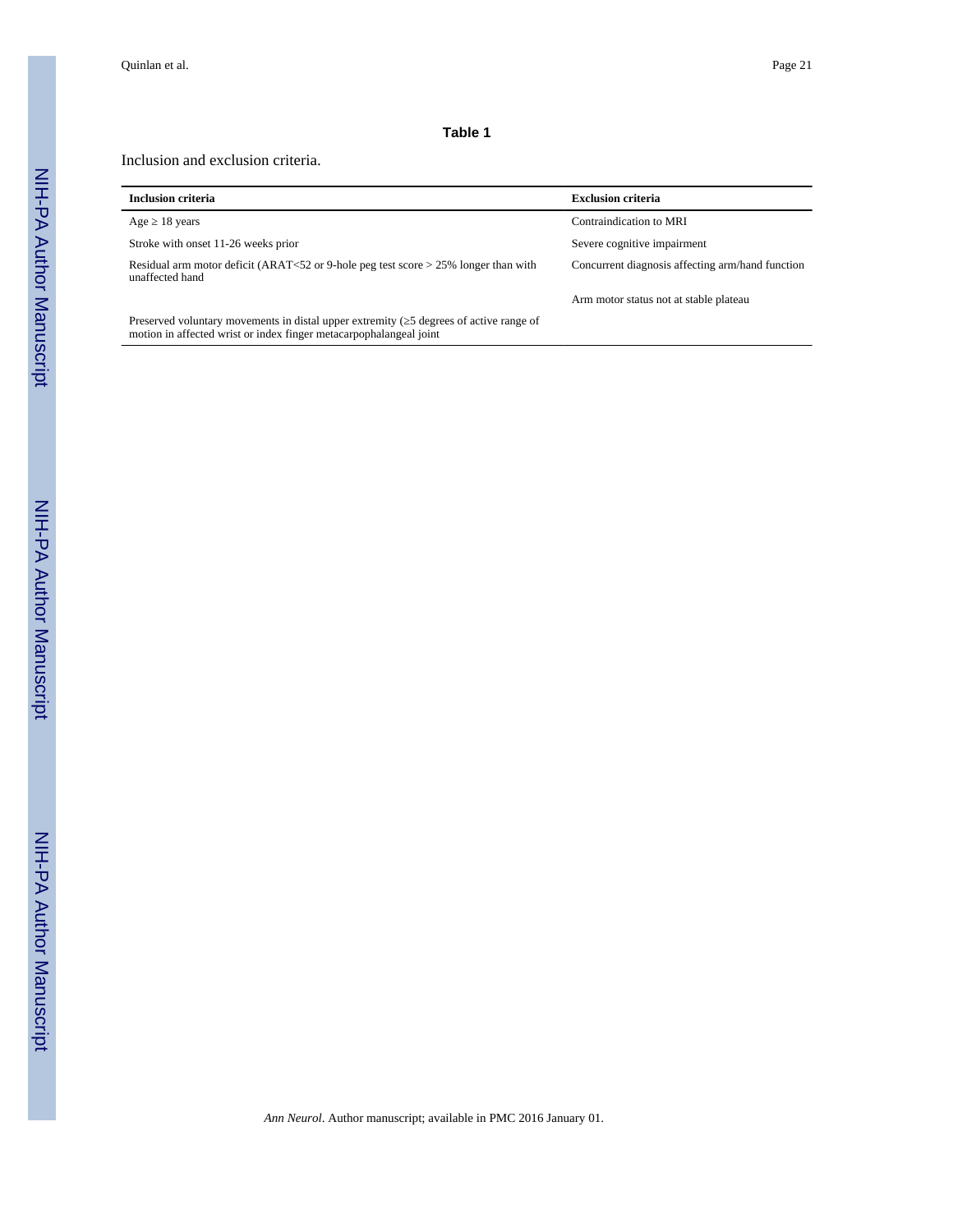#### **Table 2**

#### Baseline measures.

|                                                   | <b>All patients</b> | Non-lacunar | Lacunar          |
|---------------------------------------------------|---------------------|-------------|------------------|
| <b>Number</b>                                     | 29                  | 21          | 8                |
| <b>Demographics/medical history</b>               |                     |             |                  |
| Age (years)                                       | 56.5 (13.9)         | 55.3 (13.9) | 55.3 (5.4)       |
| Time post-stroke (months)                         | 4.3(1.0)            | 4.2(1.0)    | 4.5(0.9)         |
| Gender                                            | 8 F/21 M            | 7 F/14 M    | 1 F/ 7 M         |
| Diabetes mellitus                                 | 8 Y/21 N            | 6 Y/15 N    | $2$ Y/6 N        |
| Hypertension                                      | 14 Y/15 N           | 8 Y/13 N    | $6$ Y/2 N        |
| Hypercholesterolemia                              | 12 Y/17 N           | 6 Y/15 N    | 6 Y/2 N          |
| Cognitive/mood                                    |                     |             |                  |
| Mini Mental State Exam (normal $=$ 30)            | 27.5 [25-30]        | 28 [25-30]  | 27 [25.25-29.75] |
| Geriatric Depression Scale (normal $= 0$ )        | $3.0$ [1.5-4.5]     | $2[0.5-4]$  | $3$ [2-6.75]     |
| <b>Impairment</b>                                 |                     |             |                  |
| NIH Stroke Scale (normal $= 0$ )                  | 4.2(1.8)            | 4.4(1.7)    | 3.5(1.9)         |
| Fugl-Meyer Scale (normal $= 66$ )                 | 36.3 (14.8)         | 35.7(16.1)  | 37.7 (11.7)      |
| Action Research Arm Test (normal $= 57$ )         | 26.2 (18.8)         | 25.7(20.2)  | 27.5 (15.9)      |
| Nottingham Sensory Assessment (normal $= 17$ )    | 13.5(4.3)           | 12.2(4.4)   | 16.9(0.4)        |
| <b>Genetics</b>                                   |                     |             |                  |
| BDNF val <sup>66</sup> met polymorphism present   | 8 Y/21 N            | 5 Y/16 N    | 3 Y/5 N          |
| ApoE4 allele present                              | 4 Y/25 N            | 2 Y/19N     | 2 Y/6 N          |
| <b>Brain injury</b>                               |                     |             |                  |
| Infarct volume (cc)                               | 32.6 (48.4)         | 44.6 (52.3) | 1.2(0.6)         |
| Precentral gyrus injury?                          | 14 Y/15 N           | 14 Y/ 7 N   | 0 Y/8 N          |
| Precentral gyrus injury (cc)                      | 0.61(1.1)           | 0.85(1.2)   | $\mathbf{0}$     |
| Cortical PMd injury?                              | 10 Y/19 N           | 10 Y/11 N   | 0 Y/8 N          |
| Cortical PMd injury (cc)                          | 0.25(0.52)          | 0.34(0.58)  | $\mathbf{0}$     |
| Cortical injury?                                  | 21 Y/8 N            | 21 Y/0 N    | 0 Y/8 N          |
| Total cortical injury (cc)                        | 19.8(33.6)          | 27.3 (69.9) | $\Omega$         |
| Corticospinal tract integrity (DTI FA)            | 0.39(0.12)          | 0.39(0.13)  | 0.36(0.08)       |
| Percent injury to CST                             | 54.5 (32.6)         | 61.2 (34.2) | 35.2 (18.0)      |
| <b>Cortical function</b>                          |                     |             |                  |
| Ipsilesional M1 activation - contrast estimate    | 2.9(1.9)            | 2.6(1.9)    | 3.7 (1.7)        |
| Ipsilesional PMd activation - contrast estimate   | 2.0(1.3)            | 1.8(1.5)    | 2.3(1.0)         |
| Contralesional M1 activation - contrast estimate  | 1.7(1.3)            | 1.6(1.3)    | 1.9(1.2)         |
| Contralesional PMd activation - contrast estimate | 2.2(1.7)            | 2.2(1.7)    | 2.3(1.7)         |
| Ipsilesional M1 activation volume (voxels)        | 67 (42)             | 64 (44)     | 72 (38)          |
| Ipsilesional PMd activation volume (voxels)       | 43 (46)             | 40 (46)     | 49 (47)          |
| Contralesional M1 activation volume (voxels)      | 39(41)              | 38 (42)     | 42 (42)          |
| Contralesional PMd activation volume (voxels)     | 49 (42)             | 45 (44)     | 45 (41)          |
| <b>Cortical connectivity</b>                      |                     |             |                  |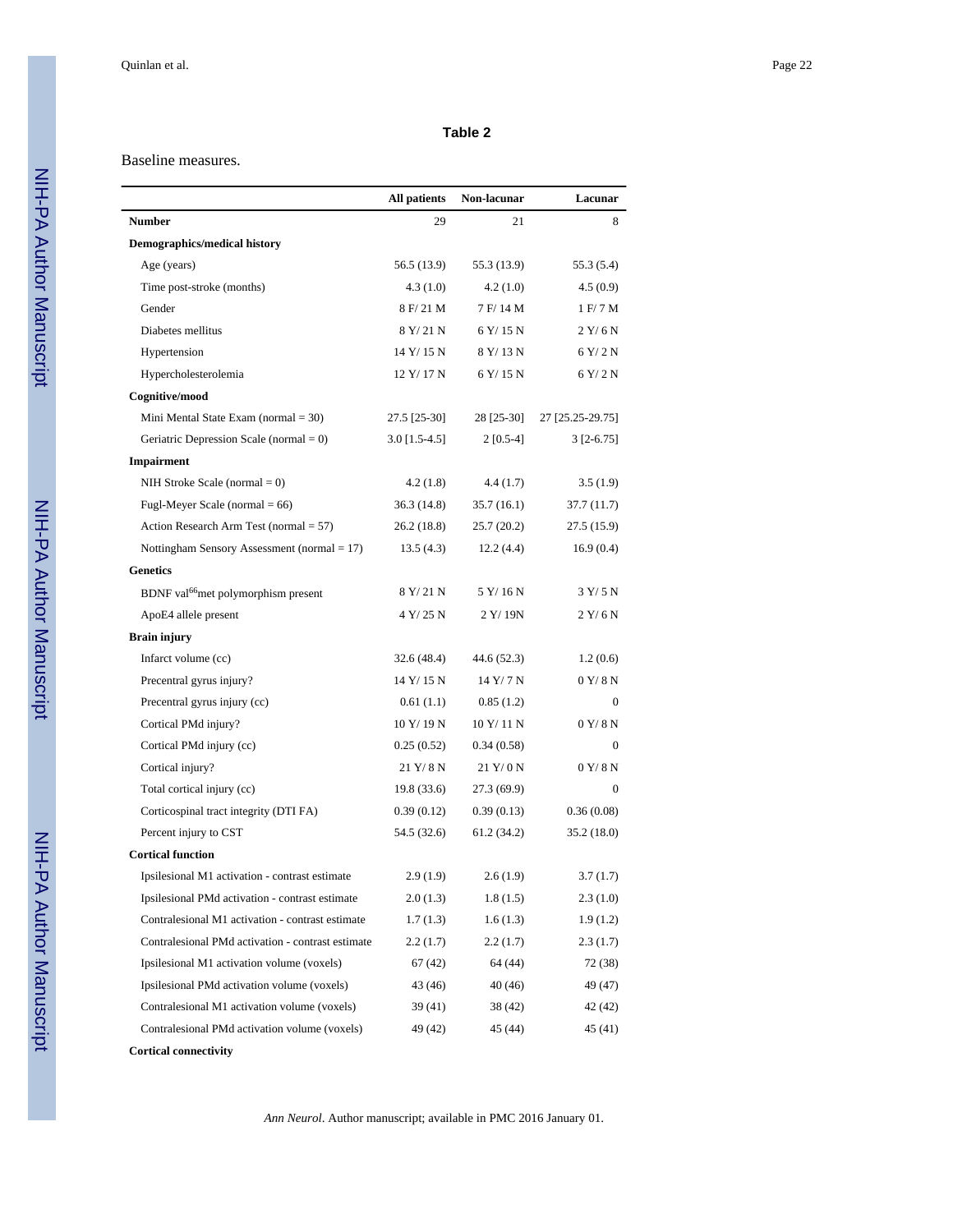|                                                           | All patients | Non-lacunar | Lacunar    |
|-----------------------------------------------------------|--------------|-------------|------------|
| iM <sub>1</sub> -iPM <sub>d</sub> correlation coefficient | 0.31(0.32)   | 0.28(0.30)  | 0.38(0.38) |
| iM1-cM1 correlation coefficient                           | 0.13(0.30)   | 0.14(0.30)  | 0.13(0.31) |
| iM <sub>1</sub> -cPM <sub>d</sub> correlation coefficient | 0.10(0.21)   | 0.11(0.19)  | 0.07(0.26) |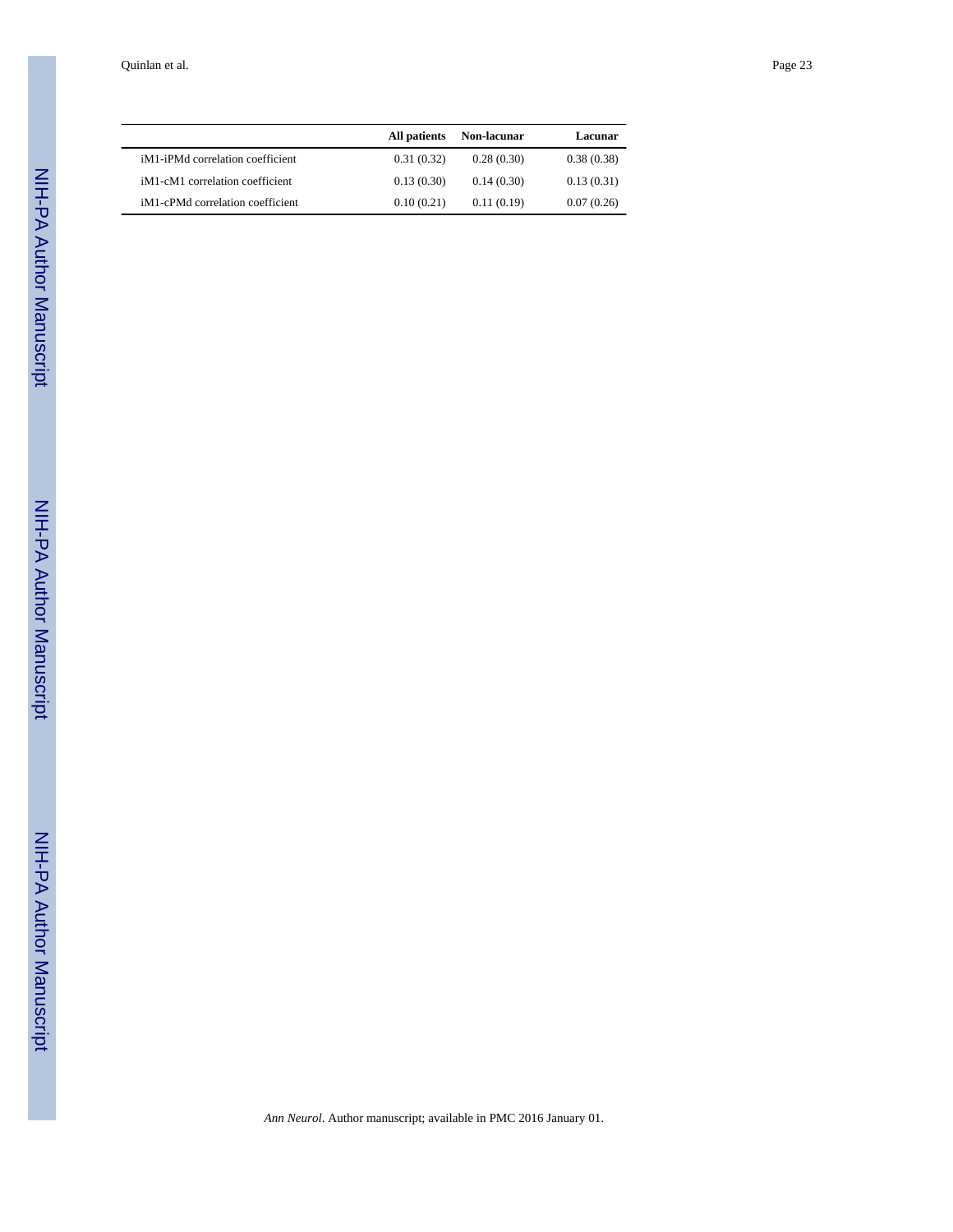#### **Table 3**

Bivariate correlations between baseline measures and arm motor gains with therapy--all patients.

| <b>Baseline variable</b>                              | Correlation with treatment-induced motor gains |            |
|-------------------------------------------------------|------------------------------------------------|------------|
|                                                       | $\mathbf r$<br>p                               |            |
| <b>Demographics/medical history</b>                   |                                                |            |
| Age                                                   | 0.07                                           | 0.72       |
| Time post-stroke                                      | 0.06                                           | 0.76       |
| Gender (M/F)                                          | 0.03                                           | 0.80       |
| Diabetes mellitus $(y/n)$                             | $-0.04$                                        | 0.71       |
| Hypertension $(y/n)$                                  | 0.04                                           | 0.86       |
| Hypercholesterolemia (y/n)                            | 0.09                                           | 0.60       |
| Cognitive/mood                                        |                                                |            |
| Mini Mental State Exam                                | $-0.13$                                        | 0.50       |
| Geriatric Depression Scale                            | 0.11                                           | 0.58       |
| Impairment                                            |                                                |            |
| <b>NIH Stroke Scale</b>                               | $-0.26$                                        | 0.17       |
| Mean baseline Fugl-Meyer                              | $-0.05$                                        | 0.79       |
| Mean baseline Action Research Arm Test                | 0.04                                           | 0.82       |
| Nottingham Sensory Assessment                         | 0.25                                           | 0.20       |
| <b>Genetics</b>                                       |                                                |            |
| BDNF val <sup>66</sup> met polymorphism present (y/n) | 0.19                                           | 0.35       |
| ApoE4 allele present (y/n)                            | 0.19                                           | 0.43       |
| <b>Brain injury</b>                                   |                                                |            |
| Infarct volume (cc)                                   | $-0.42$                                        | $0.02*$    |
| Precentral gyrus injury (y/n)                         | $-0.15$                                        | 0.54       |
| Precentral gyrus injury (cc)                          | $-0.18$                                        | 0.36       |
| Cortical PMd injury (y/n)                             | $-0.28$                                        | 0.07       |
| Cortical PMd injury (cc)                              | $-0.36$                                        | 0.06       |
| Cortical injury (y/n)                                 | $-0.46$                                        | $0.008*$   |
| Total cortical injury (cc)                            | $-0.41$                                        | $0.03*$    |
| Corticospinal tract integrity (DTI FA)                | 0.18                                           | 0.34       |
| Percent injury to CST                                 | $-0.49$                                        | $0.007***$ |
| <b>Cortical function</b>                              |                                                |            |
| Ipsilesional M1 activation - contrast estimate        | 0.37                                           | $0.045*$   |
| Ipsilesional PMd activation - contrast estimate       | 0.36                                           | 0.05       |
| Contralesional M1 activation - contrast estimate      | 0.28                                           | 0.14       |
| Contralesional PMd activation - contrast estimate     | $-0.01$                                        | 0.95       |
| Ipsilesional M1 activation volume                     | 0.16                                           | 0.40       |
| Ipsilesional PMd activation volume                    | 0.02                                           | 0.92       |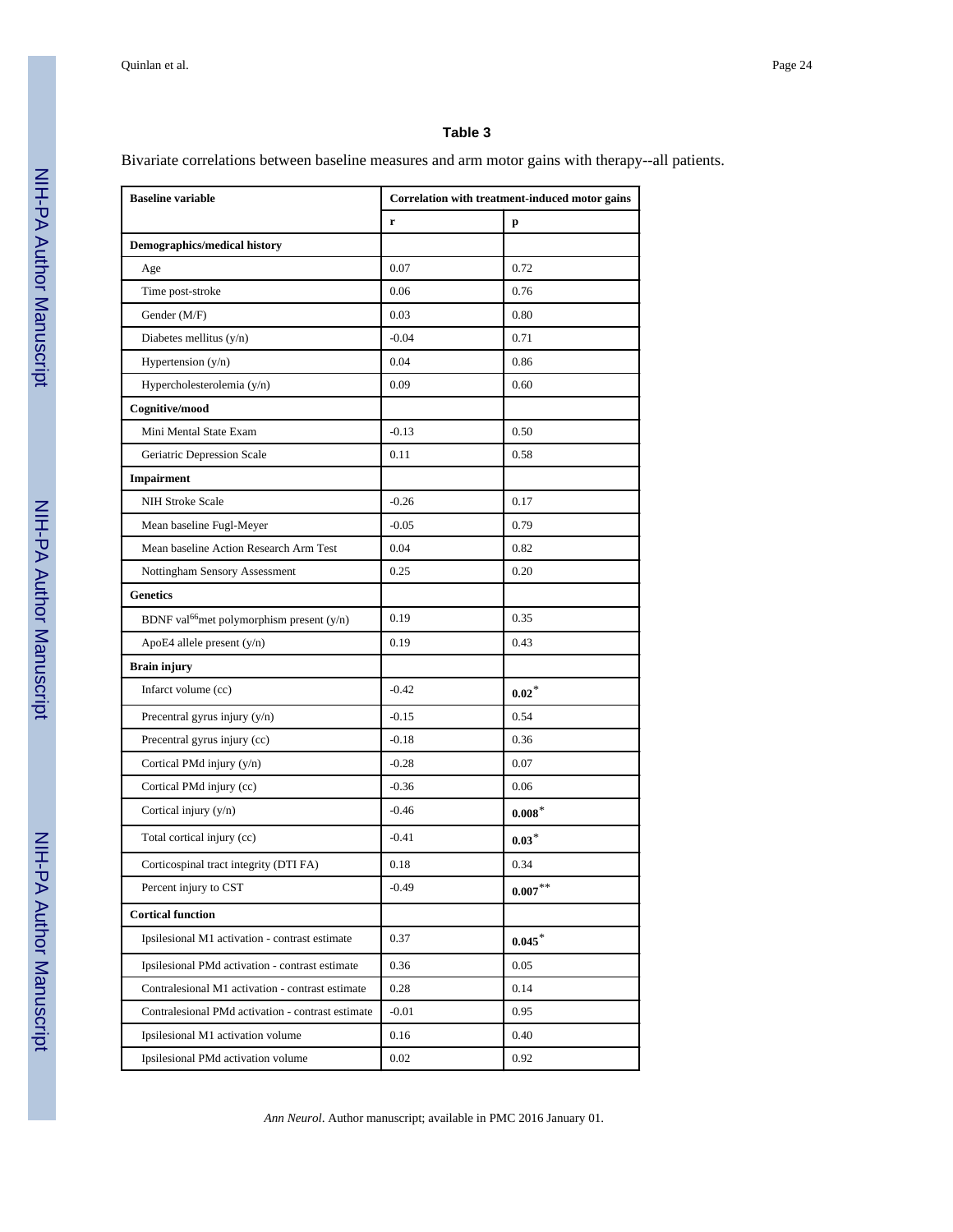| <b>Baseline variable</b>                        | Correlation with treatment-induced motor gains |         |
|-------------------------------------------------|------------------------------------------------|---------|
|                                                 | r                                              | р       |
| Contralesional M1 activation volume             | $-0.01$                                        | 0.94    |
| Contralesional PMd activation volume            | $-0.10$                                        | 0.60    |
| <b>Cortical connectivity</b>                    |                                                |         |
| Ipsilesional M1-Ipsilesional PMd connectivity   | 0.11                                           | 0.58    |
| Ipsilesional M1-Contralesional M1 connectivity  | 0.45                                           | $0.01*$ |
| Ipsilesional M1-Contralesional PMd connectivity | 0.13                                           | 0.50    |

*\** For normally distributed variables, r is the Pearson correlation coefficient. For variables that are not normally distributed, r is Spearman's rho. For dichotomous variables,  $X^2$  is presented. The change in motor behavior was assessed as the principal component of change in FM and ARAT scores from baseline to one-month post-therapy.